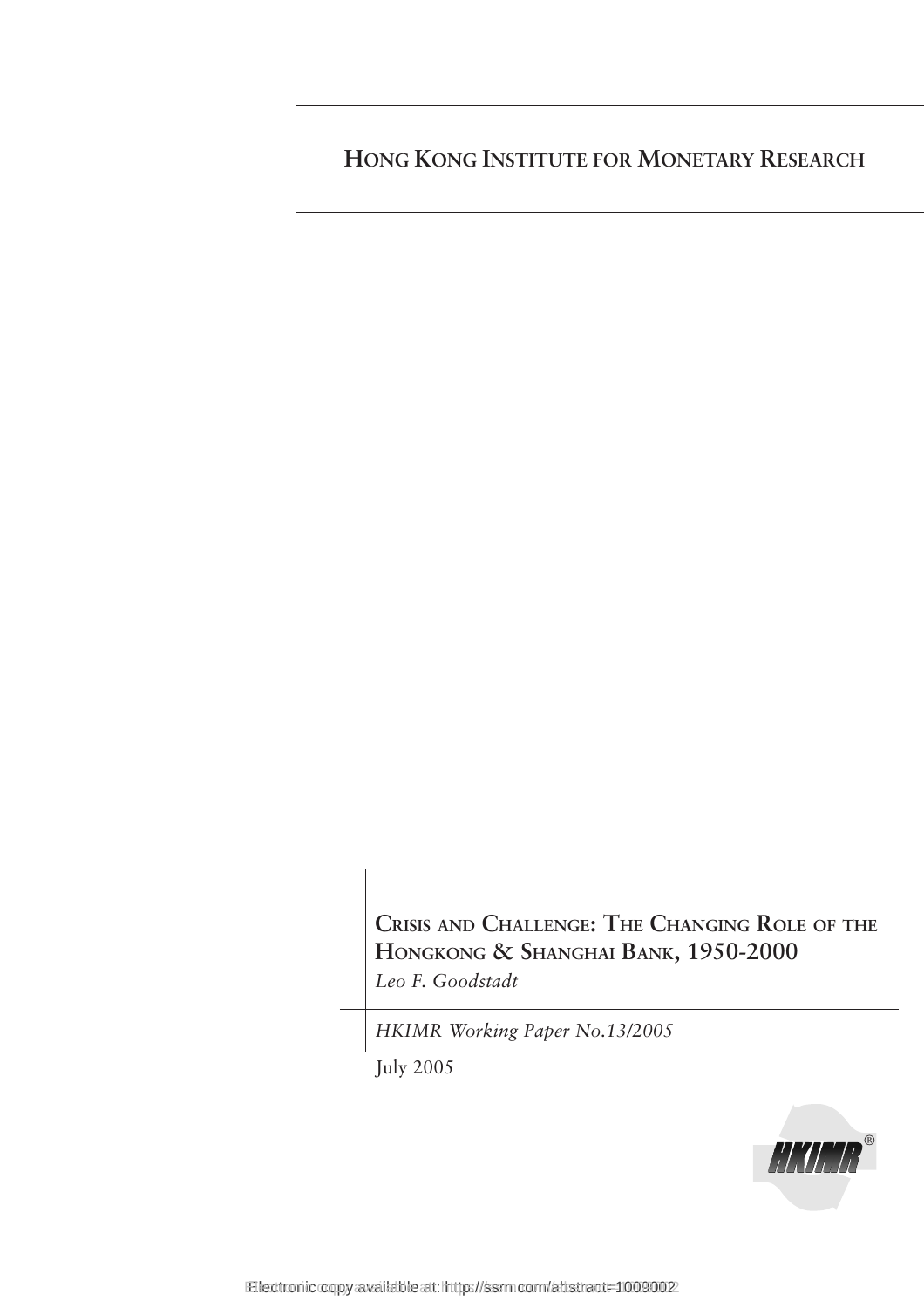*Hong Kong Institute for Monetary Research (a company incorporated with limited liability)*

*All rights reserved. Reproduction for educational and non-commercial purposes is permitted provided that the source is acknowledged.*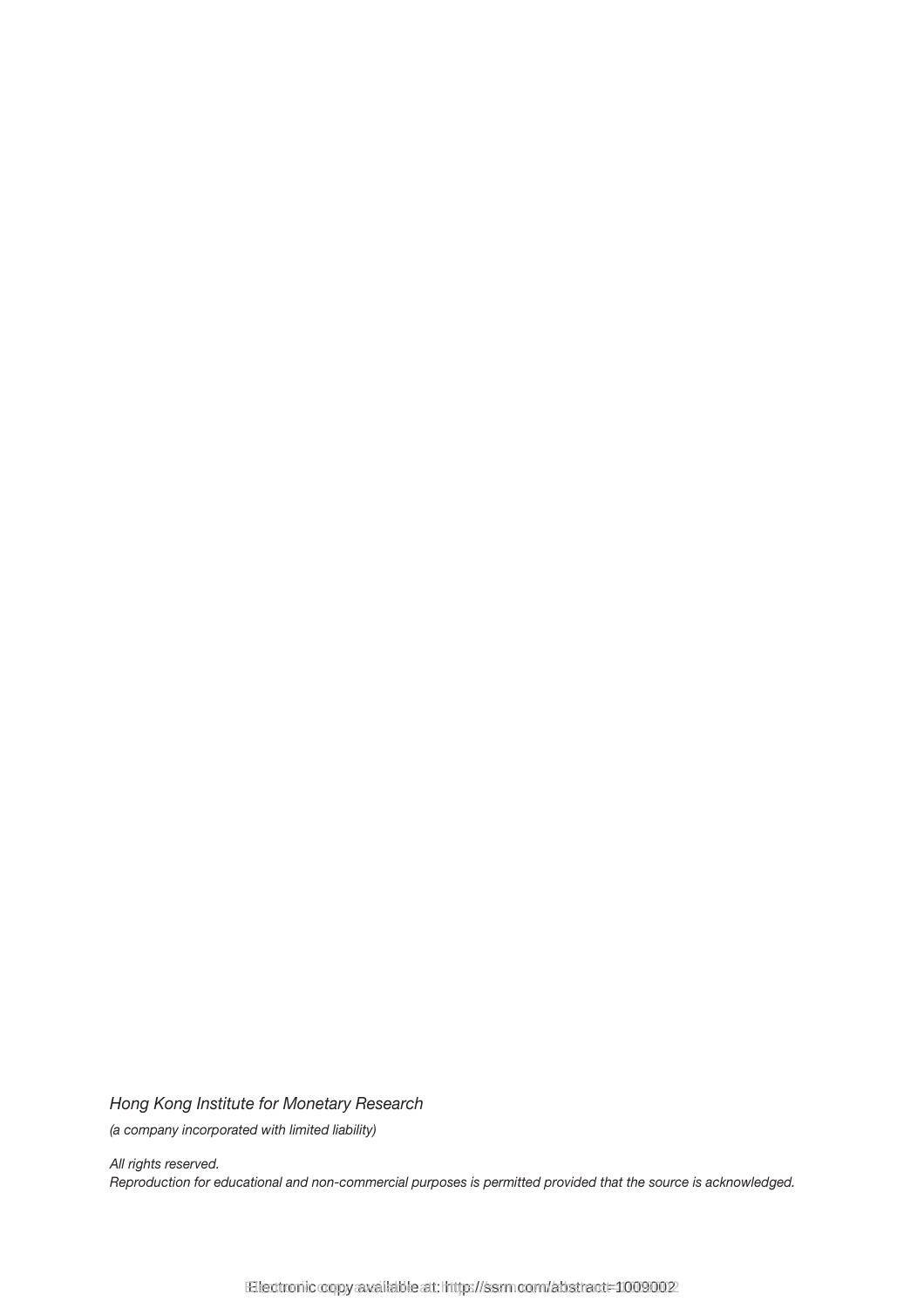# Crisis and Challenge: The Changing Role of the Hongkong & Shanghai Bank, 1950-2000

# **Leo F. Goodstadt**

University of Dublin<sup>a</sup> Hong Kong Institute for Monetary Research<sup>b</sup>

July 2005

# **Abstract**

The transformation of the Hongkong & Shanghai Banking Corporation from a colonial bank with a limited future after World War II into a major global financial group did not take place in a competitive banking environment. The laisser-faire colonial administration was extremely reluctant to regulate the banking sector but also believed unrestricted competition undermined financial stability. This paper examines the history of banking regulation from 1930 until the start of this century and demonstrates the links between chronic banking crises and inadequate government policies. It presents unpublished banking data to illustrate how the Hongkong Bank profited from this situation and concludes with an account of the way the bank adapted its culture and its business model to Hong Kong's changing economic and political circumstances.

*Keywords:* Hong Kong banking, laisser faire, regulation, crises

School of Business Studies, Trinity College, University of Dublin, Dublin 2, Republic of Ireland

b. This paper was presented at the HKIMR on 11 November 2004.

The views expressed in this paper are those of the author, and do not necessarily reflect those of the Hong Kong Institute for Monetary Research, its Council of Advisors, or the Board of Directors.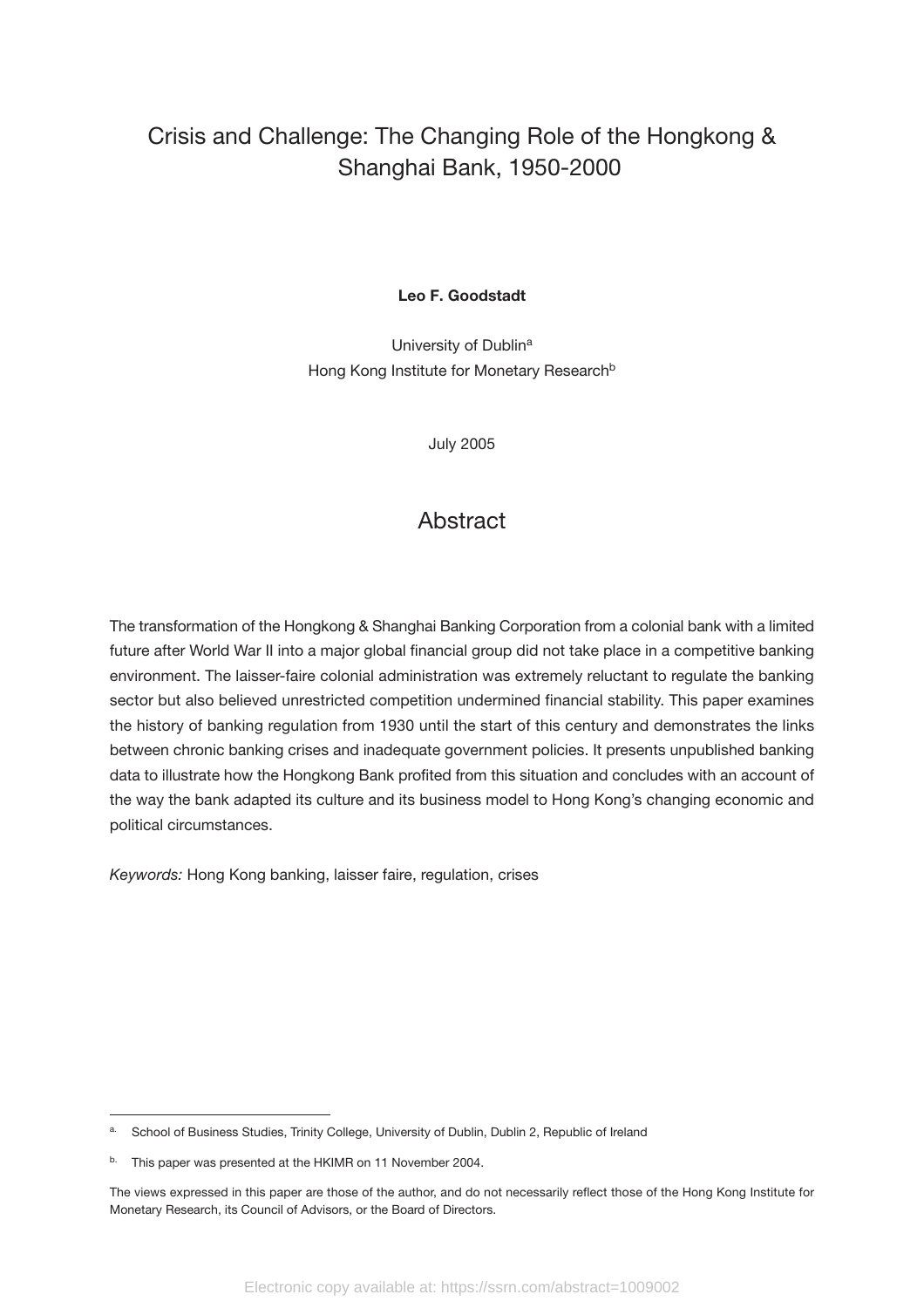#### **Introduction**

By 1950, the Hongkong Bank appeared to have only a very limited life expectancy. The imperial foundations on which its original fortunes had been built were fast disappearing. The British Empire in India had been replaced by four independent countries whose new governments were committed to state direction of their national economies and severe controls on the activities of foreign capitalism. A similar commitment to nationalism and state intervention, though less socialist in orientation, was starting to emerge in Malaya and Singapore which were still under British control. Indonesia, Thailand and the Philippines were increasing their restrictions on foreign banks.

Most important of all, Britain's "informal empire" in China had collapsed with the 1949 victory of the Chinese Communist Party which was dedicated to the eradication of both capitalism and colonialism from the Mainland. The outbreak of the Korean War and the subsequent imposition of a United Nations economic embargo on trade with China, quickly supplemented by a total United States ban on all financial and commercial transactions with the People's Republic, brought the Crown Colony of Hong Kong to the verge of ruin in 1951 and raised questions about the viability of British rule. By the turn of the century, however, the Hongkong Bank had not only survived the loss of its historical markets, but had emerged at the end of colonial rule in Hong Kong as a major international financial institution, relabelled as "HSBC," with its headquarters now established in London.

#### **The Survival of Laisser Faire**

Whatever else accounts for this remarkable triumph over adversity, market competition is not the explanation. Hong Kong has long boasted of its laisser-faire philosophy and its commitment to free markets, no state planning and no controls over investment, minimal economic intervention and no subsidies or tax incentives to promote economic development programmes. But when it came to the financial sector, the colonial administration displayed considerable "ideological" confusion. There was a special case to be made for the supervision of bankers and their behaviour. Paradoxically, this argument was put forward by Sir John Cowperthwaite, a Hong Kong official generally regarded as the ultimate proponent of minimal government. Unlike other companies, he declared, over and above the interests of the shareholders, "there is a second equally, if not more, important, interest requiring protection in the case of banks – that of depositors."1 This paper will show, nevertheless, that this precept was largely ignored by colonial officials who displayed a deep and abiding reluctance to supervise the banking industry or protect depositors.

Throughout the period under review, there was rarely any doubt as to what the weaknesses of the banking system were and what remedies the colonial administration ought to adopt. In consequence, this paper's main criterion for evaluating the Government's performance is not the merits of a particular regulatory model but the more fundamental question of why officials throughout the period chose policies which were ineffective responses to the industry's chronic instability and were often inconsistent with the advice of leading bankers.

<sup>1</sup> J. J. Cowperthwaite, Financial Secretary, *Hong Kong Hansard*, 12 April 1967, p. 285. It is not surprising that he should have spoken in such terms at this point in time. Hong Kong had endured its severest banking crisis two years earlier, had suffered serious anti-government rioting the previous year and was poised to endure a summer of violent confrontation with the overspill of Maoist extremism from the Mainland's "Cultural Revolution".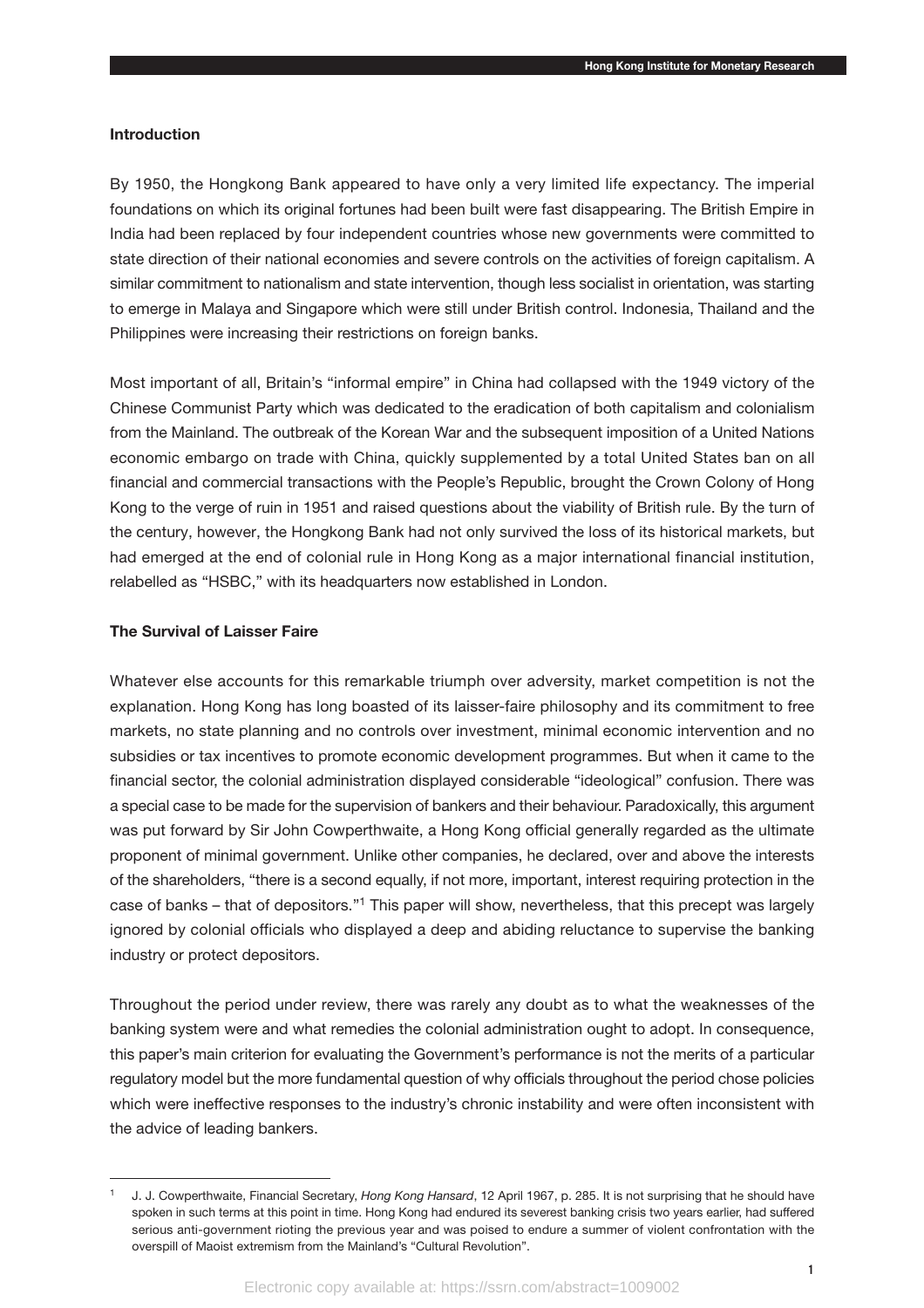But the Government could not totally ignore the political and social costs of banking crises, although officials were less anxious about the economic consequences before World War II. After 1945, the survival of British rule depended increasingly on its "performance legitimacy" and the ability to solve challenges to its economic stability and personal living standards.2 Thus, it was politically hazardous to expect the community to accept bank runs and financial scandals as the unavoidable consequence of a free market economy.

While most officials were reluctant to regulate, this paper will show how, over a long period, they had serious doubts about the merits of a free financial market. The Government viewed unrestrained competition as a major threat to the stability of individual banks and the financial system as a whole, and official constraints on competition lasted until well after the end of the colonial era. Thus, throughout most of the second half of the twentieth century, Hong Kong's financial services sector was not a free and open market. This paradoxical situation, it will be shown, reflected a general confusion and inconsistency among officials about how to manage economic policy, both before and after World War II, and an inability to understand how financial markets worked.

# **The Case for Government Intervention**

In the early years after World War II, there was a curious ambivalence about laisser faire and whether or not the Hong Kong Government should play a direct role in promoting economic development, particularly of the manufacturing industry. It has become fashionable to present this conflict of opinion as a clash between two sets of vested interests. On one side, it is claimed, were British colonial and commercial interests which had prospered through the China Trade, specialised in financial and commercial services and were thus opposed to any departures from laisser faire which would assist Chinese industrialists. On the other side, it is said, were their rivals, the Chinese manufacturers who were deliberately held back by laisser-faire policies. These policies served to protect British interests, it is alleged, first by restricting Hong Kong's industrial progress before World War II and then by depriving manufacturers of state incentives and subsidies after the war. The economy became unbalanced, it is argued, overdependent on textiles and denied state support to encourage investment in large-scale projects and advanced technology.3

#### *A Sino-British Business Consensus*

The historical record does not support such a simple classification of attitudes and interests into British and Chinese rivalries. Before World War II, an official Commission of Enquiry dominated by British financial and commercial representatives came out in support of the manufacturing sector, urging more interventionist government policies and a retreat from laisser faire. It recommended that Hong Kong should ignore London's policies that sought to confine industrial development to the United Kingdom, the Dominions and India. It accepted the case for the colonial administration to actively encourage

lan Scott, "Introduction" in Scott (ed.), *Institutional Change and the Political Transition in Hong Kong (London: Macmillan,* 1998), p. 5 and *Political Change and the Crisis of Legitimacy in Hong Kong* (London: Hurst & Company, 1989), pp. 328, 329-30.

<sup>&</sup>lt;sup>3</sup> This case is presented vigorously by Alex H. Choi, "State-Business Relations and Industrial Restructuring," in Tak-wing Ngo (ed.), *Hong Kong's History. State and society under colonial rule* (London: Routledge, 1999), pp. 144, 150, 154, in particular.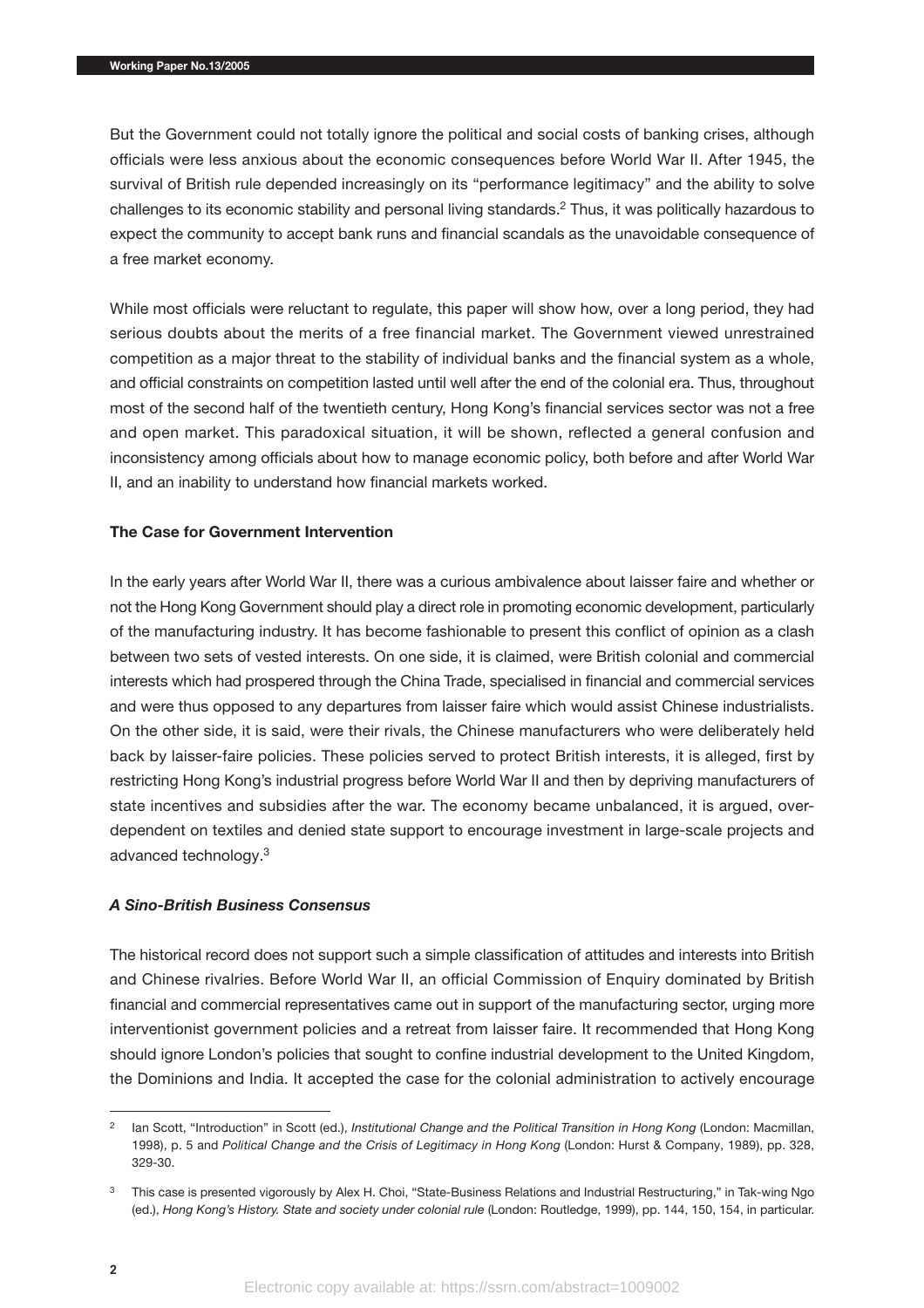manufacturing with tariffs and import restrictions if viable "infant industries" could be identified.4 This interventionist-protectionist outlook persisted among leading British firms after World War II. The Jardine and Swire groups, Hutchison Whampoa and Wheelock Marden all joined forces with Chinese business interests – Cantonese as well as Shanghainese – to demand a drastic modification of laisser-faire policies. In particular, they campaigned for protection for local industries, government planning to prevent "excessive" competition and access to cheap capital especially for long-term projects and heavy industry.<sup>5</sup>

At the same time, there was total support from Chinese and British business for the rapid abolition of the sweeping powers to regulate the economy which the Government had exercised in the emergency conditions after the end of the Japanese Occupation in 1945. The entire business community rejected these controls even though they played an important part in protecting the expansion of the vital textile industry from cut-throat Japanese competition as that country's post-war reconstruction got under way.<sup>6</sup> The sort of government intervention in the economy that business advocated had clear boundaries. It was not intended to facilitate state interference with business activities of the private sector but to protect its markets and promote its profits.

#### *Pragmatic Colonialism*

The colonial administration reacted to changing economic conditions with some sympathy for business views. In 1954, the Governor, Sir Alexander Grantham, accepted an obligation to assist the manufacturing sector which was Hong Kong's only hope during the acute recession that had followed the outbreak of the Korean War in 1950 and the subsequent economic blockade of the People's Republic which ruined the China Trade. He felt compelled to reject "subsidies [and]...tariffs on imports of competitive foreign products, for in the long run such methods can only lead to inefficiency and cannot help the industry to sell its products overseas, where their main markets lie." But he acknowledged the case for "indirect help" – principally through cheap industrial sites and buildings.<sup>7</sup> Within the bureaucracy itself, attitudes were more radical at this stage. In 1956, China began an export drive which led to widespread complaints of dumping both within Hong Kong and in the colony's traditional markets in Southeast Asia. Officials discussed imposing protectionist measures against Mainland imports but could identify no local industries of sufficient importance to warrant such retaliatory measures. Furthermore, by 1958, officials had started to question whether laisser faire was relevant to the needs of what had become an industrial economy.<sup>8</sup>

<sup>4</sup> *Report of the Commission...to enquire into the Causes and Effects of the Present Trade Recession...*(Hong Kong: Noronha & Co., 1935), pp. 74, 79, 82-3, 86, 89-90.

<sup>5</sup> British interests were vociferous on this issue in the legislature. *Hong Kong Hansard*: H. D. M. Barton (Jardine), 23rd March, 1960, p. 93 and 19 March 1962, p. 71; W. C. G. Knowles (Swire), 19 March 1962, p. 102; J. D. (later Sir Douglas) Clague (Hutchison), 2 March 1955, p. 119 and 18 March 1959, p. 84. For Wheelock Marden, see Sen San, "Traveller's Tales," *Far Eastern Economic Review* (*FEER*, hereafter), 24 August 1961; Robin Hutcheon, *Shanghai Customs. A 20th century taipan in troubled times* (Edgecliff: Galisea Publications, 2000), p. 204.

<sup>6</sup> Catherine R. Schenk, *Hong Kong as an International Financial Centre. Emergence and development 1945-65* (London: Routledge, 2001), p. 7; Gene Gleason, *Hong Kong* (London: Robert Hale, 1964), p. 96; and *FEER*: "Hongkong's Trade in April 1952," 5 June 1952; Ron G. Whitehead, "Outlook for Hongkong Textiles," 23 October 1952; "Hongkong: Trade and Supplies 1952-53," 11 March 1954.

<sup>7</sup> Sir Alexander Grantham, Governor, *Hong Kong Hansard*, 3 March 1954, pp. 18-9.

<sup>8</sup> Hong Kong Public Records Office HKRS 270-5-44 "Commercial and Industrial Development – Major Policy," Sir Robert. Black, Governor, to Sir Hilton Poynton, Colonial Office, 19 July 1958; (30) "Chinese Economic Competition," 18 December 1958; Director Commerce and Industry to Financial Secretary, 9 September 1958; Commissioner of Labour to Director of Commerce and Industry, 9 September 1958.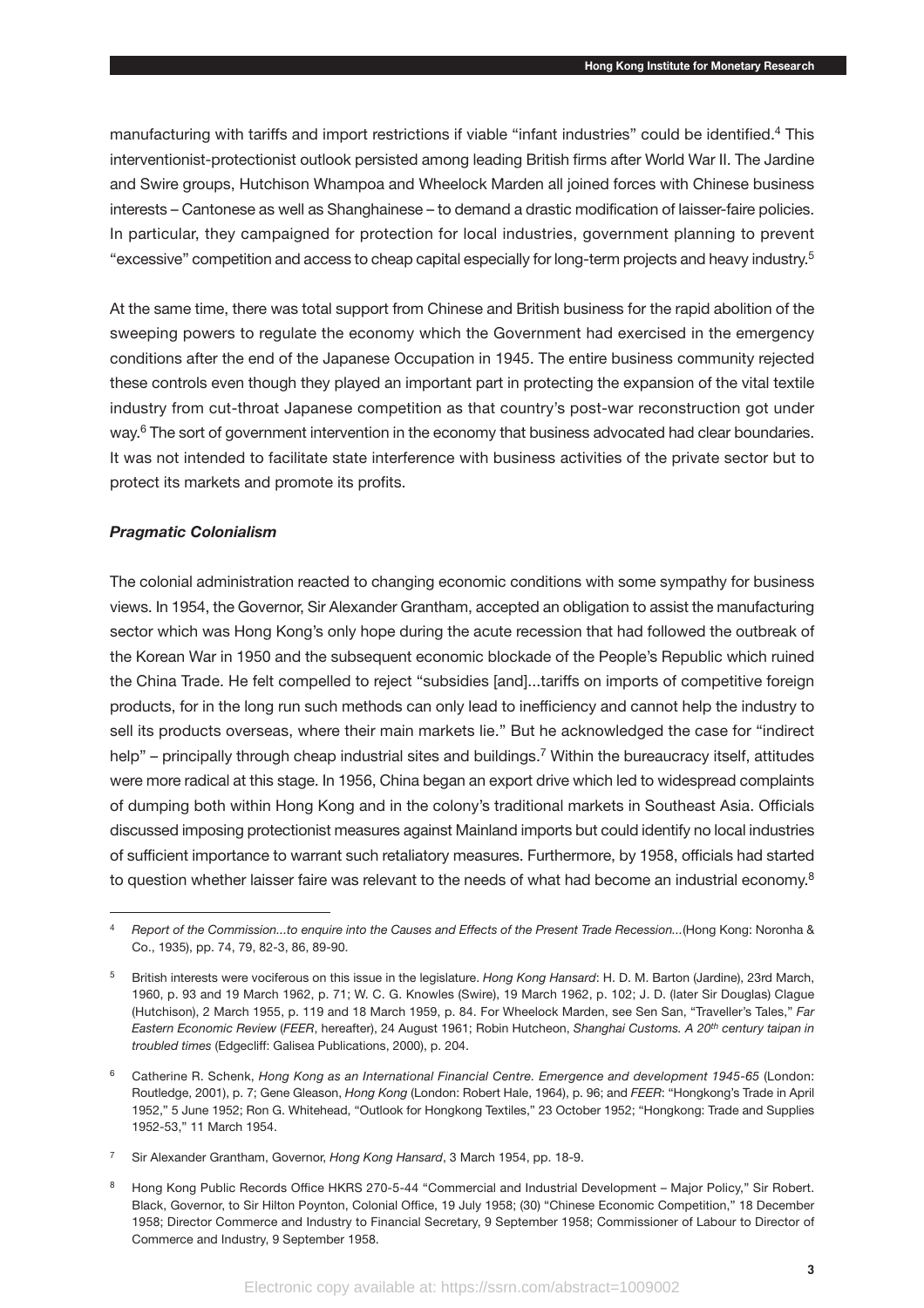The Government's apprehensions then shifted away from the Mainland which was grappling with the economic disasters that followed the collapse of the 1958 "Great Leap Forward." Now it was mounting protectionism in Western markets that was seen as imperilling Hong Kong's export industries, and the Government publicly posed the question in 1960 of whether "to abandon our traditional policy of *laissez faire*" in order to control total production and regulate export prices.<sup>9</sup> It subsequently expressed its willingness to listen to proposals to aid "infant industries."<sup>10</sup> As late as 1964, another Governor was prepared to contemplate departures from laisser faire on condition that they promised tangible benefits.<sup>11</sup>

Thus, until at least the mid-1960s, the consensus within the business community was opposed to the colonial laisser-faire traditions and strongly in favour of policies to protect local producers and to foster investment. The colonial administration, for its part, had no ideological scruples about diluting its laisserfaire practices and was prepared to make decisions about economic policy on pragmatic grounds rather than out of principle.

# **The Case for Interventionism Crumbles**

If the colonial administration had given way to these pressures both from the business world and from within the bureaucracy, the financial sector would have been considerably affected. In particular,

- Government supervision of new industrial investment to suppress unrestricted competition among manufacturers would have had an immediate impact on the freedom of banks to allocate loan finance and on their management of credit risks.
- The establishment of an industrial development corporation or bank would have created a source of subsidised funding which, by definition, would have undercut the banks and the stock exchange.

In the event, the Government did not abandon laisser faire. This decision had little to do with loyalty to the principle of non-intervention. Furthermore, it ignored the current wisdom in the United Kingdom's Colonial Office which encouraged colonial territories in the early 1950s to promote the growth of manufacturing through introducing development programmes, including state controls and trade restrictions where appropriate.<sup>12</sup> Hong Kong's decision to stick to its laisser-faire traditions was a matter of pragmatism and changing economic conditions, as two crucial examples illustrated.

<sup>9</sup> A. G. Clarke, Financial Secretary, *Hong Kong Hansard*, 24 February 1960, p. 63-4.

<sup>10</sup> "Completely new industries" was the actual phrase used. J. J. Cowperthwaite, Financial Secretary, *Hong Kong Hansard*, 30 March 1962, pp. 131-4. Nevertheless, Cowperthwaite made this offer in the context of scathing remarks about state intervention generally.

<sup>11</sup> Sir Robert Black, Governor, *Hong Kong Hansard*, 26 February 1964, p. 36.

<sup>12</sup> HKRS 41-1-6032 "Colonial Industrial Development – Legislation to encourage..."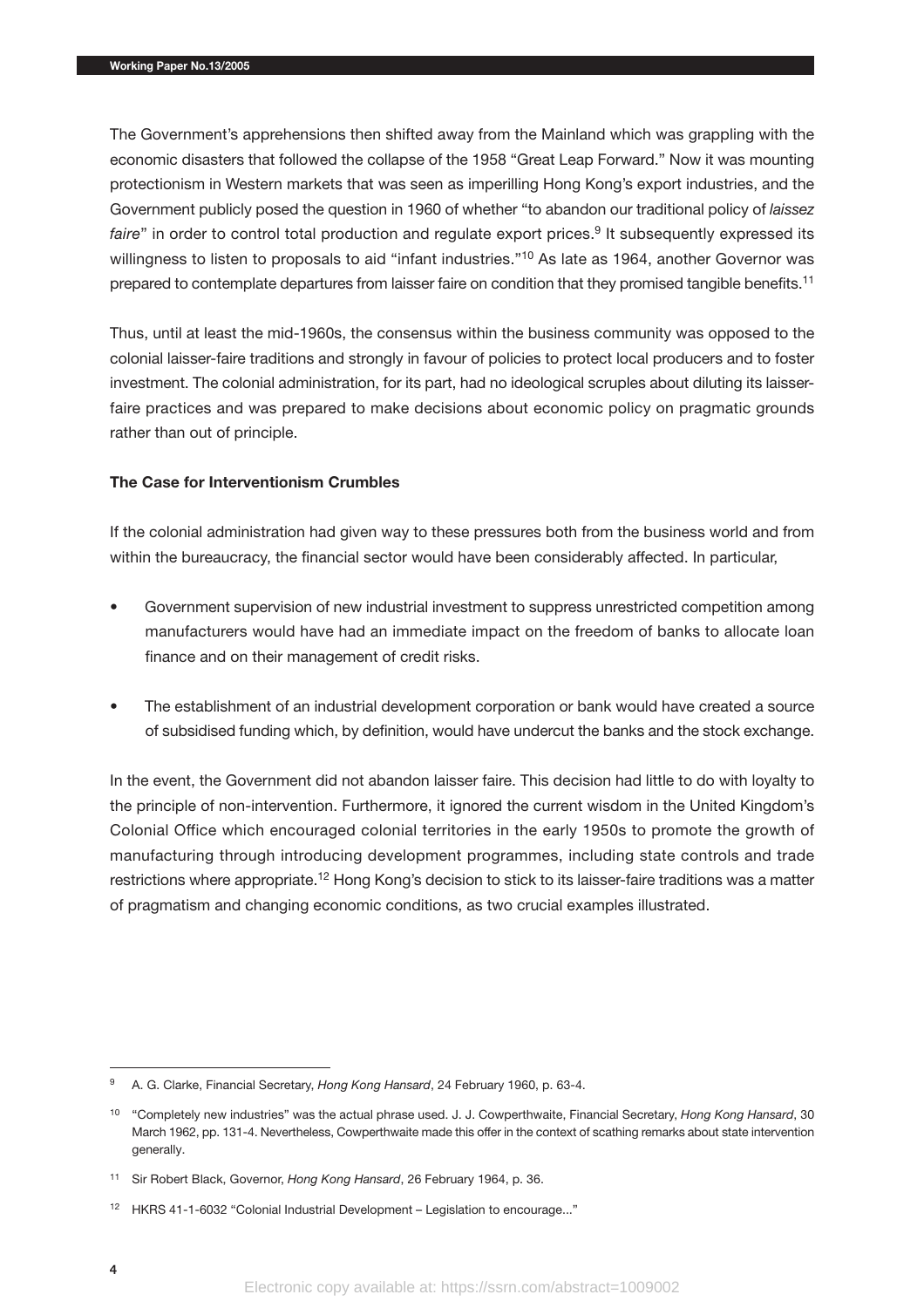- A major concern of the older and larger businesses was the impact on their profit margins of new entrants who opened under-capitalised factories and were willing to quote cut-throat export prices. By the end of the 1950s, the stresses caused by the unrestricted entry of these new industrialists had been brought to a halt by an acute labour shortage. The extraordinary expansion of the manufacturing sector during the decade had reduced the unemployment rate to 1.3 per cent by 1961.<sup>13</sup>
- The older and larger businesses also saw government intervention as the remedy for "anarchic" business conditions in which the smaller and more vulnerable firms were free to spoil the market by undercutting the established exporter even at the risk of their own bankruptcy. In the 1960s, an orderly structure was being forced on Hong Kong's manufacturers and exporters by the allocation system through which the Government administered the textile quotas that Western importing nations had placed on Hong Kong's textiles.<sup>14</sup>

# **Funding the Manufacturers**

While the larger debate over laisser faire faded away, the calls for subsidised investment funds continued. Given the dependence of the colonial administration on the business elite for political endorsement,<sup>15</sup> it was not surprising that industry's demands for low-cost finance had a more lasting impact on officials than the case for better protection of bank depositors.

There was a considerable campaign in the late 1950s to induce the Government to intervene directly to make up for what manufacturers criticised as defective lending policies inappropriate for an industrial economy. They were encouraged by the support which the Governor, Sir Robert Black, gave to the concept of an industrial development corporation or bank, an initiative which he set up a committee to study.<sup>16</sup> This body, which included local Chinese as well as British bankers, rejected the proposal despite intense lobbying from Chinese and British commercial and industrial bodies. The case it made in 1960 against the government provision of industrial finance was simple and persuasive.<sup>17</sup>

- Neither the manufacturers nor the officials who supported the industrial lobby were able to produce evidence of any reasonable loan request that, in the past, had failed to obtain bank facilities.
- Development strategies adopted by other Third World economies were inappropriate for Hong Kong. There was no shortage of investment funds or lack of entrepreneurs in Hong Kong. Its focus

<sup>13</sup> H. D. M. Barton, *Hong Kong Hansard*, 16 March 1960, p. 94; K. M. A. Barnett, *Hong Kong*. *Report on the 1961 Census* (Hong Kong: Government Printer, n.d.), pp. 2, 33.

<sup>14</sup> H. D. M. Barton, *Hong Kong Hansard*, 19 March 1962, pp. 73-4; *Hong Kong Report for the Year 1969* (Hong Kong: Government Press, 1970), p. 50.

<sup>15</sup> See Li Pang-kwong, *Hong Kong from Britain to China. Political cleavages, electoral dynamics and institutional changes* (Aldershot: Ashgate, 2000), pp, 21, 30.

<sup>16</sup> Sir Robert Black, *Hong Kong Hansard*, 25 February 1959, pp. 29-30.

<sup>17</sup> "Report of the Industrial Bank Committee" (Hong Kong Government, January 1960, mimeo), pp. 3, 12-3.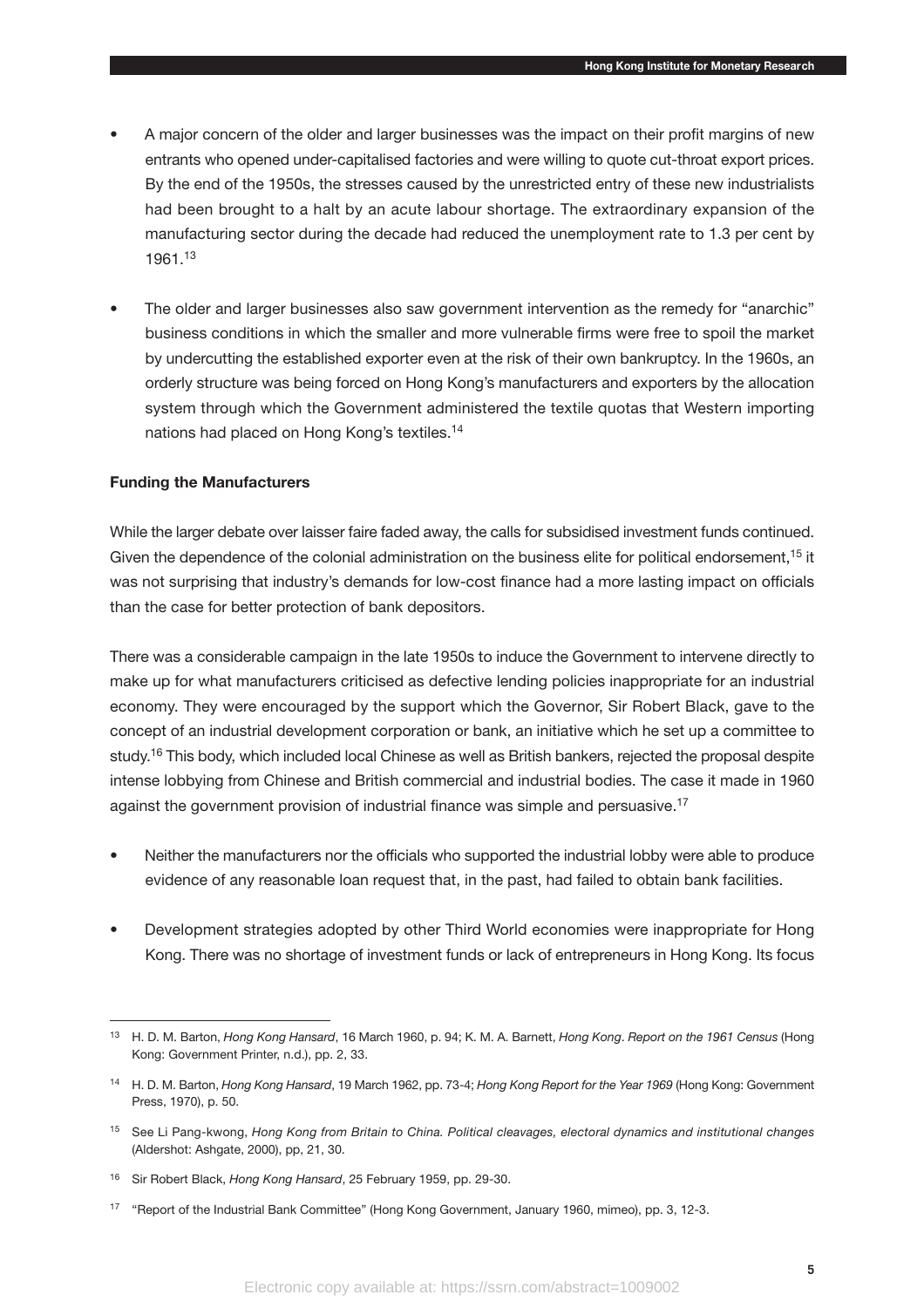on light industries resulted in low capital/output ratios, which promoted full employment, rapid amortisation of investments and a high turnover of capital.

• The argument for an industrial bank in Hong Kong was misconceived. Its supporters were seeking to divert resources away from highly profitable light industrial operations and into longer-term projects. These would not be viable unless they were provided with capital at below market cost (which would come at the expense of booming, export-driven light industry).

Despite the unassailable logic of these findings, the struggle went on, thanks to the tenacity of officials in the Commerce and Industry Department. They returned to the fray in 1969. Although two confidential surveys conducted by the Department failed to produce any evidence that manufacturers were hampered by a lack of finance, its directorate mobilised industrialists to lobby once more for subsidised finance for small and medium enterprises at a time when the colonial administration was unusually vulnerable to political pressure.18 This ploy provoked significant opposition within the administration, which delayed the introduction of an industrial loan scheme until 1972.<sup>19</sup> Its results were disappointing, and the scheme was wound up in 1976 and was not revived until after the end of British rule.<sup>20</sup>

# **The Case against Laisser Faire**

The case for government intervention in the financial services sector was very different from manufacturing and the rest of the economy. There was a pattern of imprudent lending and incompetent management in banking which had made the financial system very vulnerable to downturns in the business cycle before World War II. The same defects persisted throughout the post-war period, causing chronic crises until the end of the 1980s. The urgent need for adequate measures to supervise financial institutions was unquestionable, and both local banks and the Hongkong Bank called for government involvement, which they regarded as essential for the healthy growth of their industry. Yet, within the colonial administration, there was a powerful culture of resistance to reform and rejection of regulation. Until 1948, banking remained entirely unsupervised. In that year, regulatory legislation was enacted but

<sup>&</sup>lt;sup>18</sup> Because of riots in 1966 and 1967 and continuing confrontation with the Mainland during the "Cultural Revolution." The survey results were set out in a confidential paper, Industry Development Branch, "Report on the Fact-Finding Survey of Small-Scale Industry" (Commerce and Industry Department, 9 January 1969, mimeo.). The conflict between market realities and business lobbying is revealed by a comparison of two confidential documents: Industry Development Branch, "The Case for Improved Access to Loans for Re-equipment Purposes by Small Scale Industry" (Department of Commerce and Industry, IND 2/903, 27 October 1969, mimeo) and "Memorandum to the Loans for Small Industry Committee" (Commerce and Industry Department, IND 2/903, 4 November 1969, mimeo). See also Nancy Ma, "Hongkong: Tonic for the Small Man," *FEER*, 8 April 1972.

<sup>&</sup>lt;sup>19</sup> The delay was caused principally by Cowperthwaite, it seems, who had publicly pointed out that the surveys discredited the case for any such scheme. Sir John Cowperthwaite, Financial Secretary, *Hong Kong Hansard*, 9 October 1970, p. 116. The scheme was introduced only after his retirement.

<sup>20</sup> E. P. Ho, Director of Commerce and Industry, *Hong Kong Hansard*, 11 April 1973, pp. 705-6; H. C. Y. Ho, *The Fiscal System of Hong Kong* (London: Croom Helm, 1979), p. 62. The post-British scheme was longer-lived but was no better-founded or effective than its colonial predecessor. See Andrew Sheng, Deputy Chief Executive, Hong Kong Monetary Authority, *Government Information Services* (*GIS* hereafter), 28 September 1995; Market Research Division, "Survey of the Financing Situation of Small and Medium-Sized Enterprises," *Hong Kong Monetary Authority Quarterly Report*, October 2000, p. 38; Small and Medium Enterprises Committee, *A Report on Support Measures for Small and Medium Enterprises* (Hong Kong: SAR Government, 2001), chapter 5; Tung Chee Hwa, Chief Executive, GIS, 24 January 2002; Legislative Council Panel on Commerce and Industry, *Progress Report on the Four Funding Schemes for Small and Medium Enterprises*, (CB(1)1670/01-02(03) 13 May 2002).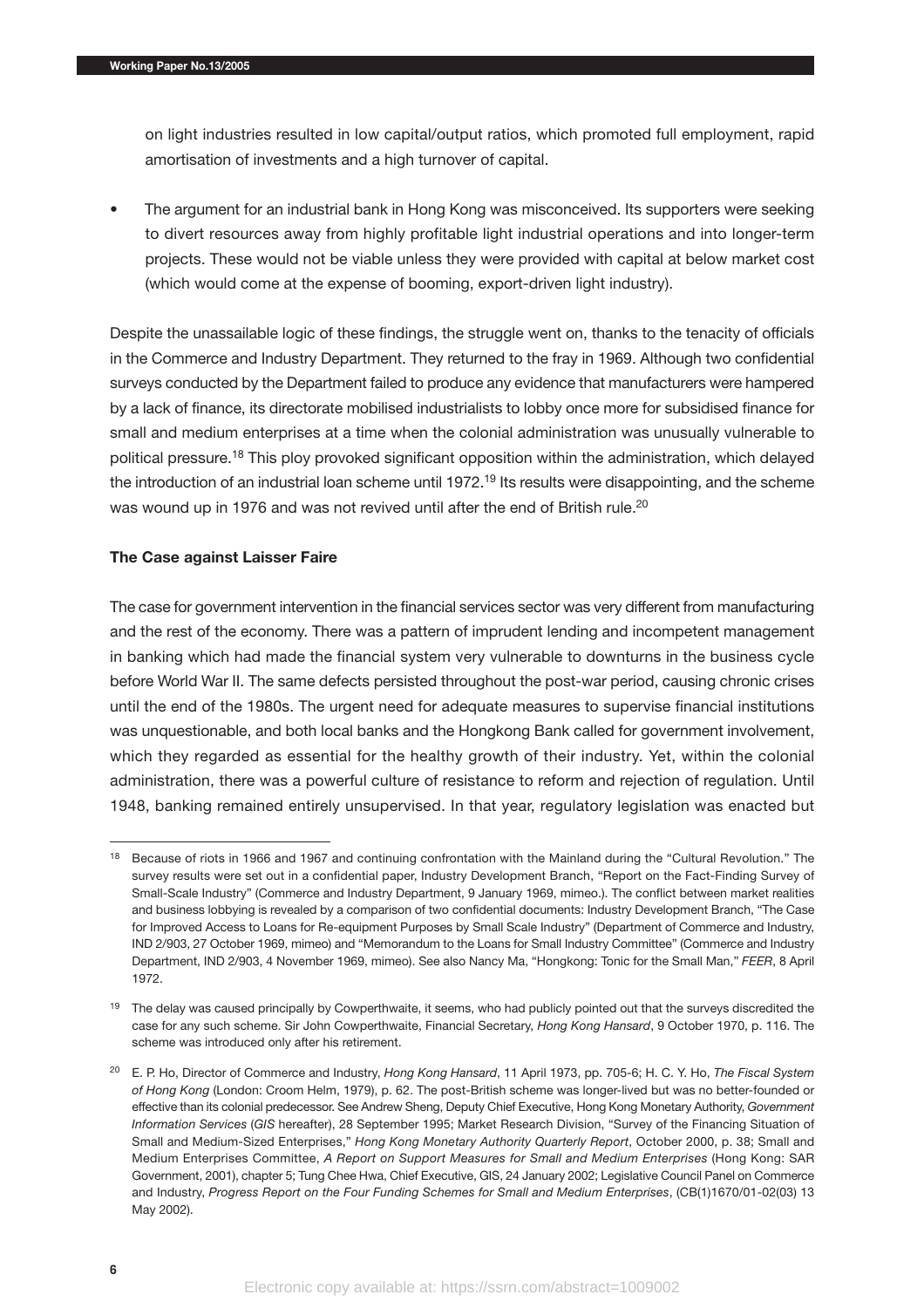remained largely unutilised. In 1964, the Government acquired new, extensive legal powers which it preferred to exercise as minimally as possible, at considerable cost to the public and the economy as a whole.

# **Chaos and Crashes**

Financial institutions and markets are the one sector of the economy where non-interventionism is not an appropriate policy even for the most laisser-faire regimes. The dangers of fraud, market failure and consequent public panic are particularly acute in this sector. Rumours that a deposit-taking institution was in trouble were enough to trigger bank runs in Hong Kong in every post-war decade up to 1991.<sup>21</sup> The alternative to state intervention is the risk of instability disrupting transactions across the entire economy. In consequence, to a much greater degree than manufacturing or commerce, the financial system needs an effective legal structure. But these were realities which officials tried to ignore throughout most of the colonial era.

Yet, the Government could not escape completely from involvement with the currency and financial institutions. In Hong Kong, as in the rest of the British Empire, such issues as the right to issue currency and what constituted legal tender were defined by law.<sup>22</sup> The fundamental financial "product" was the bill of exchange, whose validity and acceptability in the market place were governed by statute.<sup>23</sup> The right to accept deposits from the public and then lend them out to the bank's customers was regarded as a particular privilege at the beginning of the colonial era, which, at the time, London sought to police quite stringently.<sup>24</sup> Not until 1948, however, was there any Hong Kong legislation for the licensing of local banks.

To aggravate the situation, unlike most modern economies, Hong Kong until 1993 had no central banking institution to oversee financial institutions, monitor financial markets and maintain the stability of the currency. Initially, the Bank of England had mistrusted Hong Kong's capacity to perform these functions. But even more important was the rejection of such a role by the colonial administration itself.<sup>25</sup> Effective regulatory powers were introduced only in 1964, but their implementation was uninspired and ineffectual for the next two decades, as the following sections will explain.

From very early in colonial history, the colonial administration showed little understanding of the importance of a legal structure to ensure the stability of the financial system. In 1895, for example, the Attorney General had to confess in the legislature that the entire currency in circulation lacked legal

<sup>&</sup>lt;sup>21</sup> The last such incident occurred in July 1991 when "following the [collapse of the Bank of Credit and Commerce International's Hong Kong vehicle], several banks were the subject of unfounded rumours." *Hong Kong 1992. A Review of 1991* (Hong Kong: Government Printer, 1992), p. 72.

<sup>&</sup>lt;sup>22</sup> By the Bank Notes Issue Ordinance, 1895, now the Legal Tender Notes Issue Ordinance (Cap. 65) (both originally 2 of 1895), and the Foreign Notes (Prohibition of Circulation) Ordinance, Cap. 68 (originally No. 13 of 1913).

<sup>&</sup>lt;sup>23</sup> By the Bills of Exchange Ordinance, Cap. 19 (originally No. 9 of 1885) and based on corresponding United Kingdom legislation.

<sup>24</sup> Early colonial bank regulation is well illustrated from the Hongkong Bank's own history. Frank H. H. King, *The Hong Kong Bank in Late Imperial China, 1864-1902: On an Even Keel* (Cambridge: Cambridge University Press, 1987), Chapter 4.

<sup>25</sup> Schenk, *Hong Kong as an International Financial Centre*, p. 65.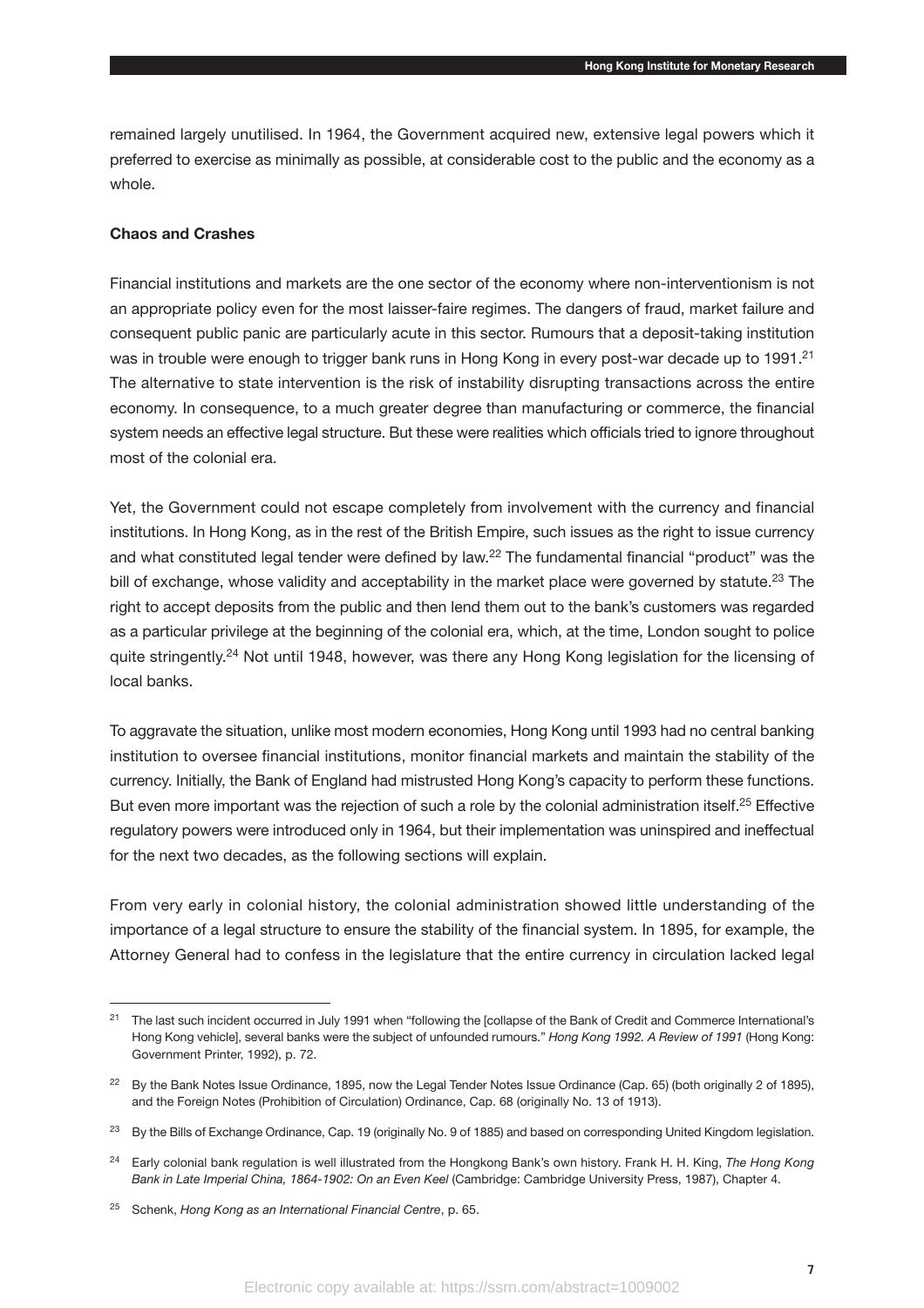sanction, a fact that had been recently reported to the Colonial Office. On London's instructions, legislation was rushed through in one sitting to regularise the situation, though without penalising the banks involved or outlawing the notes already in circulation.<sup>26</sup>

Laisser faire otherwise reigned unrestricted. There were no legal restraints on the entry of firms and individuals into the financial services sector (except for the note-issuing banks), and few constraints on their business practices, apart from the normal provisions of company and criminal law. The colonial administration simply did not accept any obligation to exercise supervision over Hong Kong's domestic financial institutions to protect either depositors or investors. Until World War II, the Government chose to ignore the chaotic banking conditions, and there was no statutory or administrative structure through which to supervise local banks.<sup>27</sup> Officials had two excuses for adopting this attitude between the wars. The first was a preoccupation with the instability of the currency, which, like the Mainland, was on a volatile silver standard.28 The second was a shortage of the economic expertise needed to understand the way in which the financial system functioned.<sup>29</sup>

Nevertheless, there was a growing recognition of the financial system's vulnerability during the 1930s. Thus, an official committee indicated very plainly in 1930 its awareness of two problems. The first was the drawbacks of a note-issue that was not under government control. The second, and far more serious, was the inadequate system for adjusting the money supply and the lack of a proper monetary policy – defects that were to persist until the 1990s, as will be discussed below. But both the committee and the colonial administration preferred not to become involved in these issues.<sup>30</sup>

The danger signals grew clearer. The official commission reviewing economic policy warned of the fundamental instability of the local banking system which suffered from inferior management and excessive involvement in property – defects that were to handicap Hong Kong banking until the 1980s. These made "a financial collapse inevitable when a major depression occurs," but the official report concluded lamely that "it may not be possible to legislate against this danger." The commission took more seriously the fragility of "savings banks" and called for government regulation, but mainly to protect the poor rather than to promote financial stability.<sup>31</sup> A major crisis did occur in 1935 which demonstrated

<sup>26</sup> A. G. Leach, Attorney General, *Hong Kong Hansard*, 20 March 1895, pp. 38-9.

<sup>&</sup>lt;sup>27</sup> Banking legislation between the wars was trivial and, apart from matters relating to the note-issuing banks, was confined to banning Germans and other enemy aliens from banking (Banking Business (Prohibited Control) Ordinance, 1919) and allowing one local bank to take advantage of changing bullion prices by switching its capital from silver to gold and then back again (Bank of Canton Ltd Capital Conversion Ordinance, 1919 and Bank of Canton Ltd Capital Conversion Ordinance, 1926). This bank had to be rescued from collapse in 1935.

<sup>28</sup> On the currency stability problem, see Tony Latter, *Hong Kong's Exchange Rate Regimes in the Twentieth Century: The Story of Three Regime Changes*, HKIMR Working Paper No. 17/2004, September 2004, pp. 3-10.

<sup>&</sup>lt;sup>29</sup> This lack of expertise is very evident from the official reports on the currency and the economy cited in footnotes 2 and 27. This situation lasted until the appointment of the distinguished economist, S. (later Sir Sydney) Caine as Financial Secretary in 1937.

<sup>30</sup> The committee did not use this terminology. *Report of Currency Committee*, 1930 (Legislative Council Sessional Paper 7/ 1930), pp. 105-6.

<sup>31</sup> *Report of the Commission...to enquire into the Causes and Effects of the Present Trade Recession*, p. 104. The Government did not act on the savings banks recommendation principally because of opposition to official interference with the activities of traditional Chinese financial institutions. Gillian Chambers, *Hang Seng. The Evergrowing Bank* (Hong Kong: 1991, n.p.), pp. 14-5.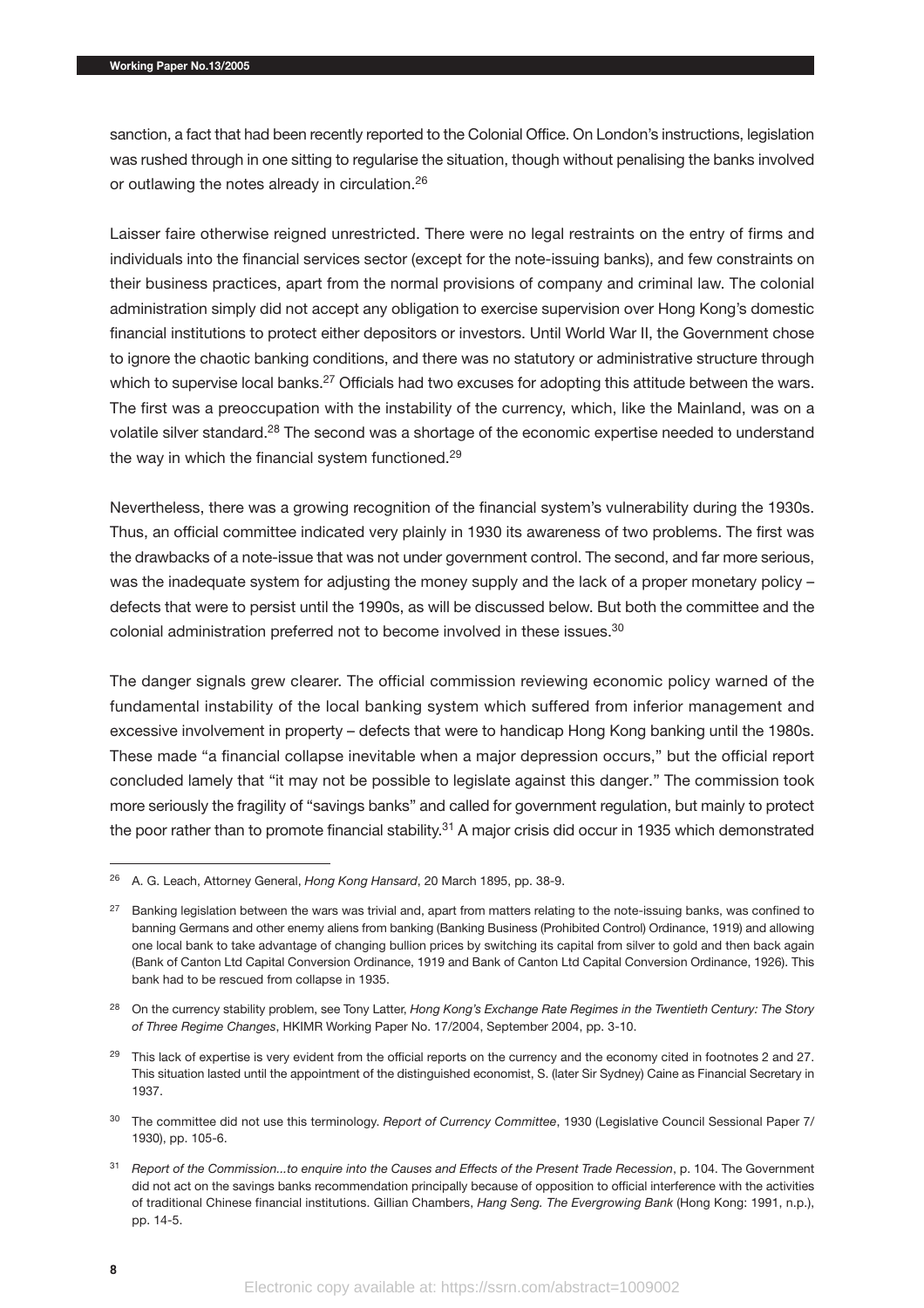how imprudent bank lending was in the absence of government regulation and how the lack of a central bank exacerbated the vulnerability of the financial system to downturns in the business cycle. However, "the lesson of the 1935 crash was lost on the Hong Kong government."32

A confidential committee dominated by business representatives was established, which in 1936 recommended radical reforms through new legislation. All banks should obtain a licence, which might be withdrawn. Official approval would be required for new branches. Most important, an "examiner of banking" should be appointed to supervise the industry, with powers to investigate and obtain information. London approved these proposals and gave special support to the creation of a banking examiner.<sup>33</sup> Within the colonial administration, however, these moves towards a larger role for government in banking regulation aroused serious opposition. Hong Kong's senior financial official claimed that a more stable banking system would lead to lower interest rates, which would prove unpopular with the public: "The truth is I think that the Chinese depositor would much rather get a higher rate of interest and lose his entire capital every twenty years or so than get a low rate of interest with security."34

Officials were particularly alarmed by the prospect of an "examiner of banking" and preferred to bury the proposals. They ignored business lobbying in favour of protecting small savers in particular. They successfully ignored pressures from London to move ahead with legislation until the Japanese invasion in December 1941.<sup>35</sup> Thus, Hong Kong lost the opportunity to put in place a comprehensive system to ensure the integrity of its banks, to monitor their stability and to enforce the standards of banking practice and prudent lending that would protect depositors. It was to be another three decades before the colonial administration implemented the 1936 proposals which had been endorsed both by leaders of the business community and by the United Kingdom authorities. In the meantime, imprudence and malpractice continued to reign virtually unchecked.

# **Laws with Flaws**

In the first post-war years, the Government seemed at last to have grasped the importance of ensuring a sound banking system. For the first time, legislation was introduced to regulate banking activities. Officials expressed a desire in 1947 to end the situation in which firms were free to set up as banks without adequate resources. The Government also wanted to curtail "organisations doing business of the nature of banking business which is not in fact of value to the Colony since they are engaged in speculation or in the infringement of trade or exchange control regulations of this Colony or of China."36

<sup>32</sup> Elizabeth Sinn, *Growing with Hong Kong. The Bank of East Asia 1919-1884* (Hong Kong: Hong Kong University Press, 1994), pp. 52-4.

<sup>33</sup> HKRS 170-1-307 "Banking Legislation," (46) J. J. Paterson, Committee Chairman, 2 May 1936 to R. A. C. North, Colonial Secretary; draft legislation circulated 15 December 1936; Colonial Office to Governor, 25 November 1938.

<sup>&</sup>lt;sup>34</sup> HKRS 170-1-307 (55) Colonial Treasurer memorandum, 25 August 1936. He also raised practical objections which his memorandum showed were essentially excuses for inaction.

<sup>35</sup> HKRS 170-1-305 "Banking Legislation," (12) Financial Secretary, "Banking Legislation," 16 February 1939; Crown Solicitor to Financial Secretary, 19 March 1940; (31) and (32) new draft bill, circulated by Financial Secretary 20 May 1940; J. J. Patterson to Financial Secretary, 3 June 1940. This file had been scheduled for review on 11 December 1941. The Japanese invasion began three days earlier.

<sup>36</sup> J. B. Griffin, Attorney General, *Hong Kong Hansard*, 17 December 1947, p. 334.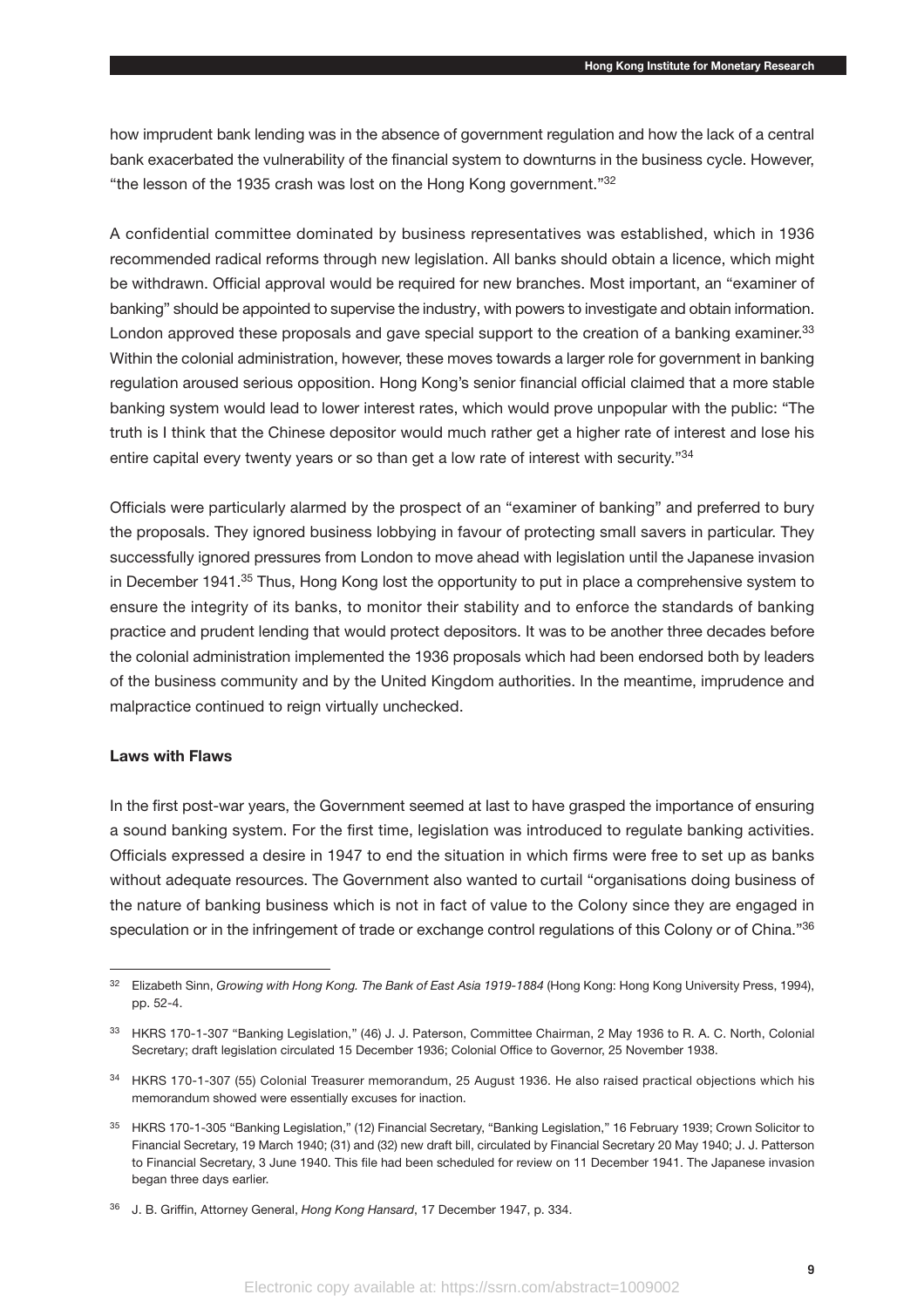But these statements were only part of the story. The decision to introduce Hong Kong's first banking law had been forced on the colonial administration by the terms of an agreement with the Chinese Government which was exerting intense pressure on the colony, both locally and overseas, attacking it as "the big leak in China's economy [that] bears the main responsibility for China's present economic and financial chaos."<sup>37</sup> Perhaps not surprisingly in this strained political context, the Government tried to make the legislation as minimalist as possible, dispensing with any form of banking examiner or the requirement for banks to make regular statistical returns.<sup>38</sup> Nevertheless, the Banking Ordinance 1948 contained provisions to withhold and cancel banks' licences and to investigate their soundness.

A Banking Advisory Committee was established to provide officials with access to banking expertise as well as to present the industry's views. The committee expected these new statutory powers to be invoked to clean up the industry. But requests to use the ordinance to close down even the worst financial institutions were rejected at the highest level of the colonial administration on the grounds that prudential supervision of the industry was no part of the original legislation's aims. The Committee argued successfully in favour of minimum capital requirements, and it reviewed balance sheets and vetted executives in connection with applications for new bank licences. On the whole, however, the records of the Committee's meetings show it was handicapped by a lack of staff and the failure of officials to provide members with consistent policies and clear guidelines and criteria. As in the pre-war era, the Government suggested that the community was not much interested in prudential supervision, and the Financial Secretary claimed "that Government itself does not seem to have received complaints, direct or indirect, from depositors who have lost their money."39 As a result, he seemed complacent about the collapse of the weakest banks, and, in practice, the smallest banking houses were granted an informal but almost total exemption from the ordinance.<sup>40</sup> Almost inevitably, Hong Kong's first Banking Ordinance did nothing to promote the creation of soundly-capitalised and properly-managed financial institutions.

By 1963, the Government was forced to acknowledge that further legislation was required to deal with "a number of bankers...[who] regard their banks as convenient channels for securing control of the public's funds for their own speculations in land, in shares and in similar ventures, without regard to banking principles."41 In the meantime, the industry could only be described as "notoriously

<sup>&</sup>lt;sup>37</sup> HKRS 163-1-403 "China Trade and Commerce," (165) Letter from Chinese side, 15 August 1947 and "Memorandum of Agreement;" (289) Governor to Secretary of State for the Colonies, 10 May 1948; Colonial Secretary to Governor, 2 July 1948. The text of the treaty is reproduced in Treaty Series No. 9 (1949), *Exchange of Notes...for the Prevention of Smuggling between Hong Kong and Chinese Ports* (London: Cmd 7615, 1949).

<sup>38</sup> HKRS 163-1-440 "Banking 1. Banking ordinance," Attorney General to Financial Secretary, 27 July and 12 December 1947.

<sup>39</sup> HKRS 163-1-679 "Banking Advisory Committee," M. 1 Acting Financial Secretary to Governor, 14 June 1948; (86) Financial Secretary, "Memorandum to Members of the Banking Advisory Committee... Licensing Policy," 23 October 1959. Nothing in the files cited here justified a narrow interpretation of the Government's right to use its new statutory powers. Hong Kong officials had refused all along to appease the Chinese authorities with symbolic legislation that would then remain a dead letter. It should also be noted that the Financial Secretary made an effort to strengthen the criteria for the grant of new licences.

<sup>40</sup> HKRS 163-1-441 "Names and Addresses of Partners of Banks required for the Banking Ordinance 1948," Deputy Financial Secretary, "Banking Ordinance," 26 January 1950.

<sup>41</sup> J. J. Cowperthwaite, Financial Secretary, *Hong Kong Hansard*, 19 June 1963, p. 211.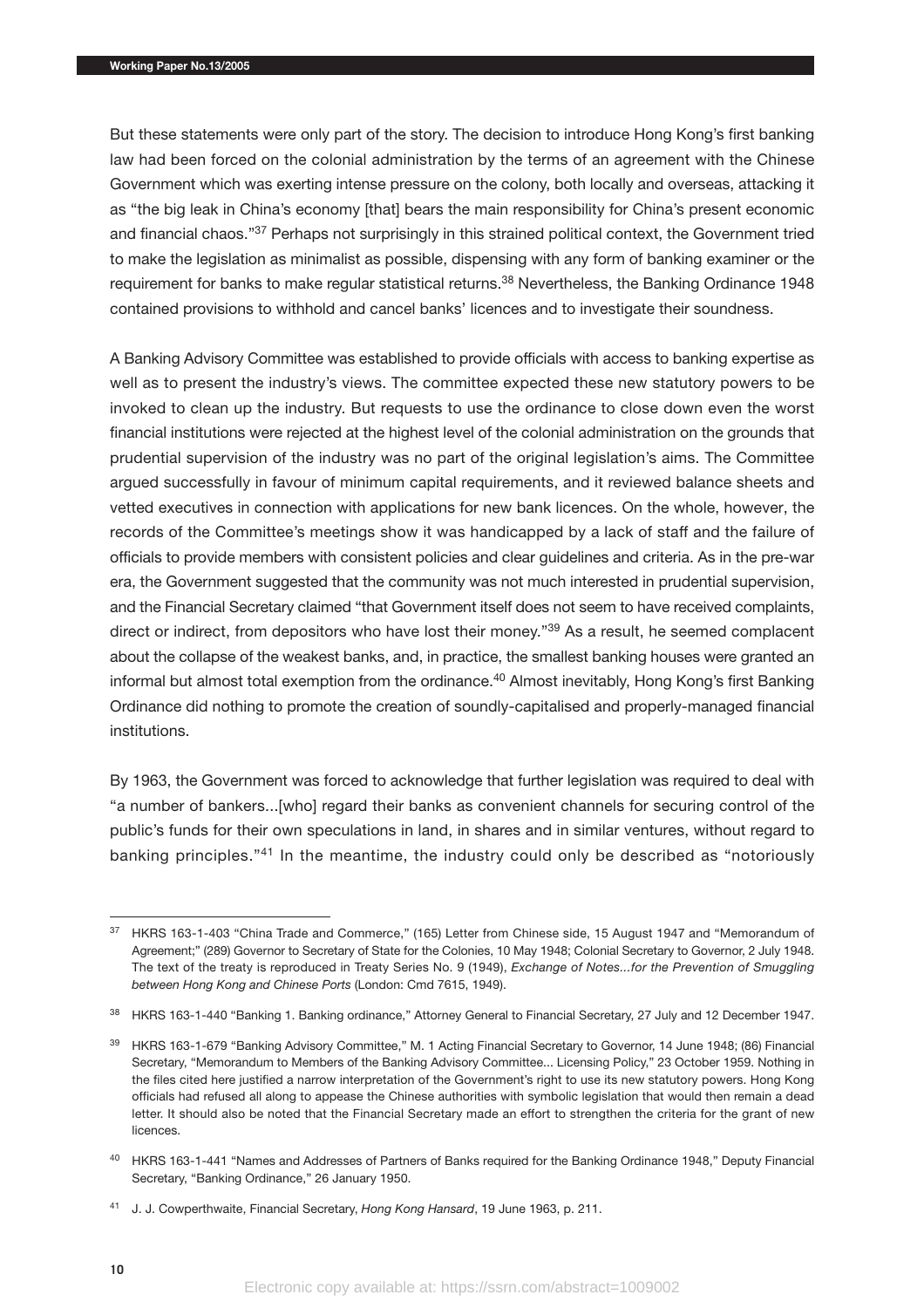unregulated."42 Little had changed since the 1930s and the 1935 economic commission's criticism of perilous banking practices.

The Government's attempts to introduce reforms, both through the 1964 Banking Ordinance and through subsequent measures, were bedevilled by five factors.

- Their focus was on "correcting managerial irregularities, rather than the structural deficiencies in Hong Kong's banking system."43 Not surprisingly, because the 1964 legislation reflected very extensively recommendations from the Bank of England which had no great familiarity with banking conditions in the colony.<sup>44</sup>
- The Government felt obliged to accommodate significant deviations from prudent banking practice principally because, otherwise, banks would no longer be able to appoint as directors "men who were in the forefront of Hong Kong commerce."<sup>45</sup> In this way, the proper boundaries between personal and public interest were fudged, and directors' misconduct became a marked feature of future banking collapses.46
- The Government itself had mixed and often conflicting goals in framing the legislation, especially its desire to establish a degree of supervision without moving towards the creation of a central bank<sup>47</sup> or the introduction of a conventional monetary policy. In reality, the functions of a central bank became increasingly difficult to avoid, while monetary policy could not ignored despite denunciations of any role for a Keynesian approach in an economy as open as Hong Kong.<sup>48</sup>
- Respect for the law and the Government's duty of enforcement were not regarded as overriding obligations on either officials or the banks. Both parties believed that Hong Kong could not survive

<sup>42</sup> Schenk, *Hong Kong as an International Financial Centre*, p. 45. Chapter 3 of this excellent study gives a detailed account of the banking sector's woes in these years.

<sup>&</sup>lt;sup>43</sup> Y. C. Jao, *Banking and Currency in Hong Kong. A Study of Postwar Financial Development (London: Macmillan, 1974), p. 243.* 

<sup>44</sup> Robert Fell, *Crisis and Change. The Maturing of Hong Kong's Financial Markets* (Hong Kong: Longman, 1992), p. 149. He was commenting on H. J. Tomkins, *Report on the Hong Kong Banking System and Recommendations for the Replacement of the Banking Ordinance 1948* (Hong Kong: Government Printer, 1962).

<sup>&</sup>lt;sup>45</sup> There were "three ...strictly unorthodox banking practices to which limits are set by the bill, i.e. unsecured advances to directors, share dealing and property investment, under one overall limit of 55% of capital and reserves (which is the total of the three previously separate limits) and an individual limit for any one of them of 25%; thus limiting total indulgence in these practices while giving some choice as to the extent of indulgence in each one." J. J. Cowperthwaite, Financial Secretary, *Hong Kong Hansard*, 16 September 1964, pp. 331-2.

<sup>46</sup> Robert Fell, *Crisis and Change*, p. 180. His views carry added weight as a former Commissioner both for Securities and of Banking.

<sup>47</sup> With Bank of England approval. Tomkins, *Report on the Hong Kong Banking System*, p. 6. Even after the establishment of a Hong Kong Monetary Authority had been approved, the Government had reservations about it acting as an "independent central bank." Hamish MacLeod, Financial Secretary, *Hong Kong Hansard*, 28 October 1992, p. 473.

<sup>&</sup>lt;sup>48</sup> Note the official admission: "The minimum liquidity ratio set for banks is designed not only to ensure the ready availability of funds to repay deposits but also *to prevent the inflationary effects of credit creation through excessive bank lending.*" (emphasis added) Sir John Cowperthwaite, Financial Secretary, *Hong Kong Hansard*, 26 March 1969, p. 205. However, his general rejection of Keynesian economics in Hong Kong can be found in *Hong Kong Hansard*, 10 March 1966, p. 57 and 25 February 1970, p. 363.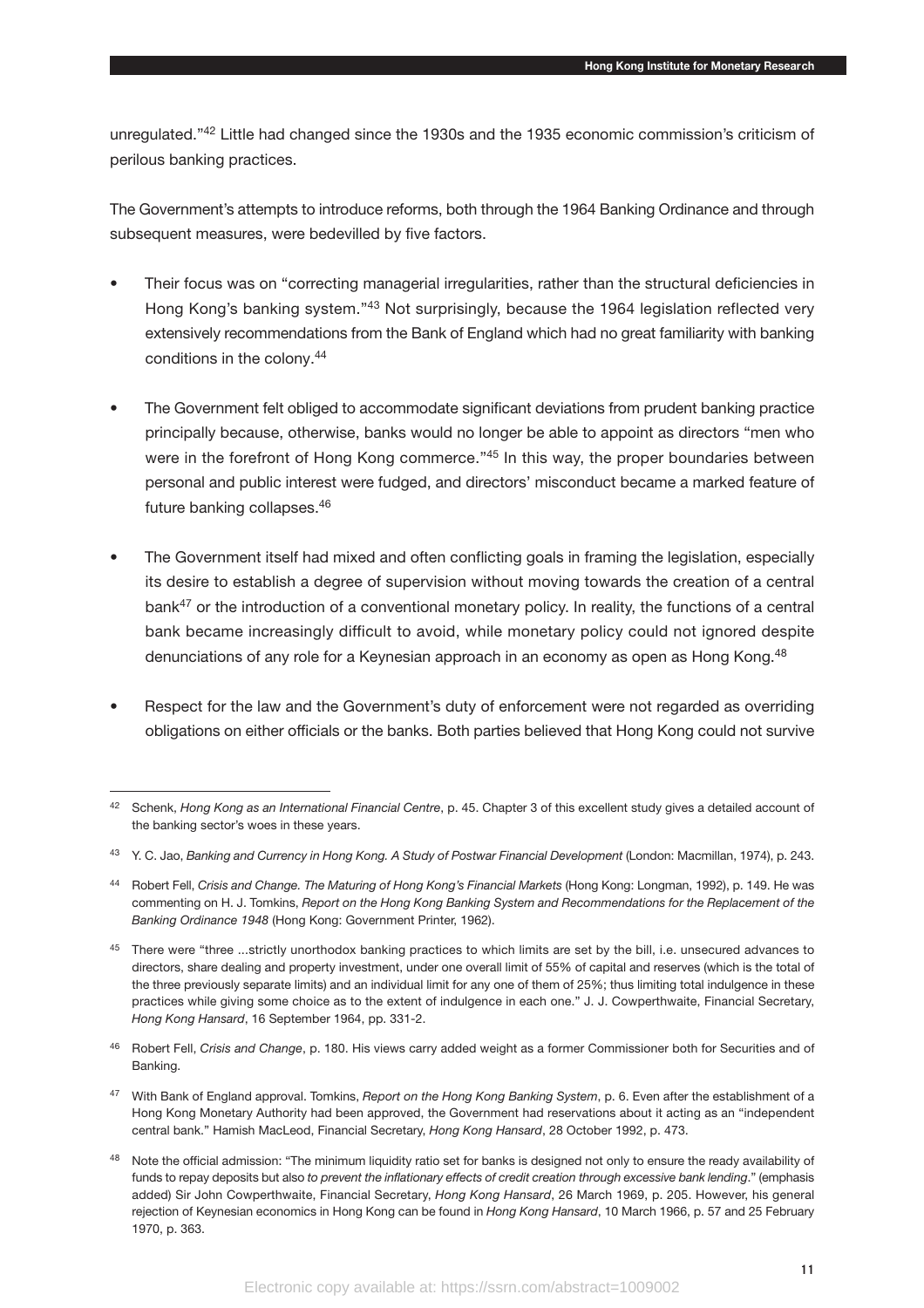if the laws governing financial transactions were strictly enforced. They colluded to conceal the fact that almost all foreign trade contracts were legally unenforceable from 1949 to 1967 because they did not conform to the requirements of foreign exchange controls (even though it had been to overcome this specific illegality that the first post-war banking legislation had been enacted, as mentioned above).49

• Officials believed that the real threat to banking stability and financial integrity was excessive competition. Until the mid-1980s, they regarded a restriction on the number of financial institutions, rather than their effective supervision, as the crucial safeguard.<sup>50</sup> Officials even saw the market impact of more efficient banks as increasing the vulnerability of the banking system.<sup>51</sup>

Thus, the new supervisory framework that was established in 1964 proved wholly inadequate to prevent chronic weaknesses and recurrent scandals in the banking sector and the financial markets, despite considerable legislative tinkering over the next two decades.

# **Little Competition**

It is possible to distinguish two related but often incompatible considerations in the Government's postwar policies for dealing with the financial services sector. The first was a constant anxiety about the fragility of the financial system rather than concern about the integrity of institutions. The second was an abiding reluctance to become involved in regulation.

The conviction that competition was dangerous was very deep-rooted. Even at the end of the twentieth century when Hong Kong had developed a robust regulatory structure, officials still claimed that competition was "a double-edged weapon... that...can pose a threat to banking stability...[and] threaten the wider performance of the economy."52 As a result, from the mid-1960s until after the end of British rule, the colonial administration supported direct measures to limit the free operation of financial markets.

• *Price fixing*: In the early 1960s, the Hongkong Bank successfully organised an industry-wide agreement to set charges, commissions and fees. The Government came to recognise the value of this arrangement in reducing competitive pressures. The cartel became so important to official policy that it was put on a statutory basis in 1981. Its powers were administered through the Hong Kong Association of Banks but only "after such consultation with the Financial Secretary as he shall consider appropriate."<sup>53</sup> Until 2001, it set the interest rates payable on Hong Kong dollar

<sup>49</sup> The collusion to conceal this illegal situation was described with considerable frankness by Sir John Cowperthwaite, Financial Secretary, *Hong Kong Hansard*, 26 April 1967, pp. 294-5.

<sup>&</sup>lt;sup>50</sup> For a good example of this distinction made clearly, though indirectly, in a major policy statement, see C. P. Haddon-Cave, Financial Secretary, *Hong Kong Hansard*, 15 March 1978, p. 623.

<sup>51</sup> The actual phrase was "harsh competition with larger banks." Sir John Bremridge, Financial Secretary, *Hong Kong Hansard*, 9 April 1986, p. 986.

<sup>52</sup> Donald Tsang Yam-kuen, Financial Secretary, *GIS*, 12 June 1997. This assertion of a direct connection between competition and vulnerability was disproved by market experience. See Guorong Jiang *et al.*, "Banking Sector Competition in Hong Kong – Measurement and Evolution Over Time," *Hong Kong Monetary Authority Research Memoranda* (20 April 2004).

<sup>53</sup> Hong Kong Association of Banks Ordinance (Cap. 364), section 12(1). Before enactment of this ordinance in 1981, the Association imposed its decisions through informal means.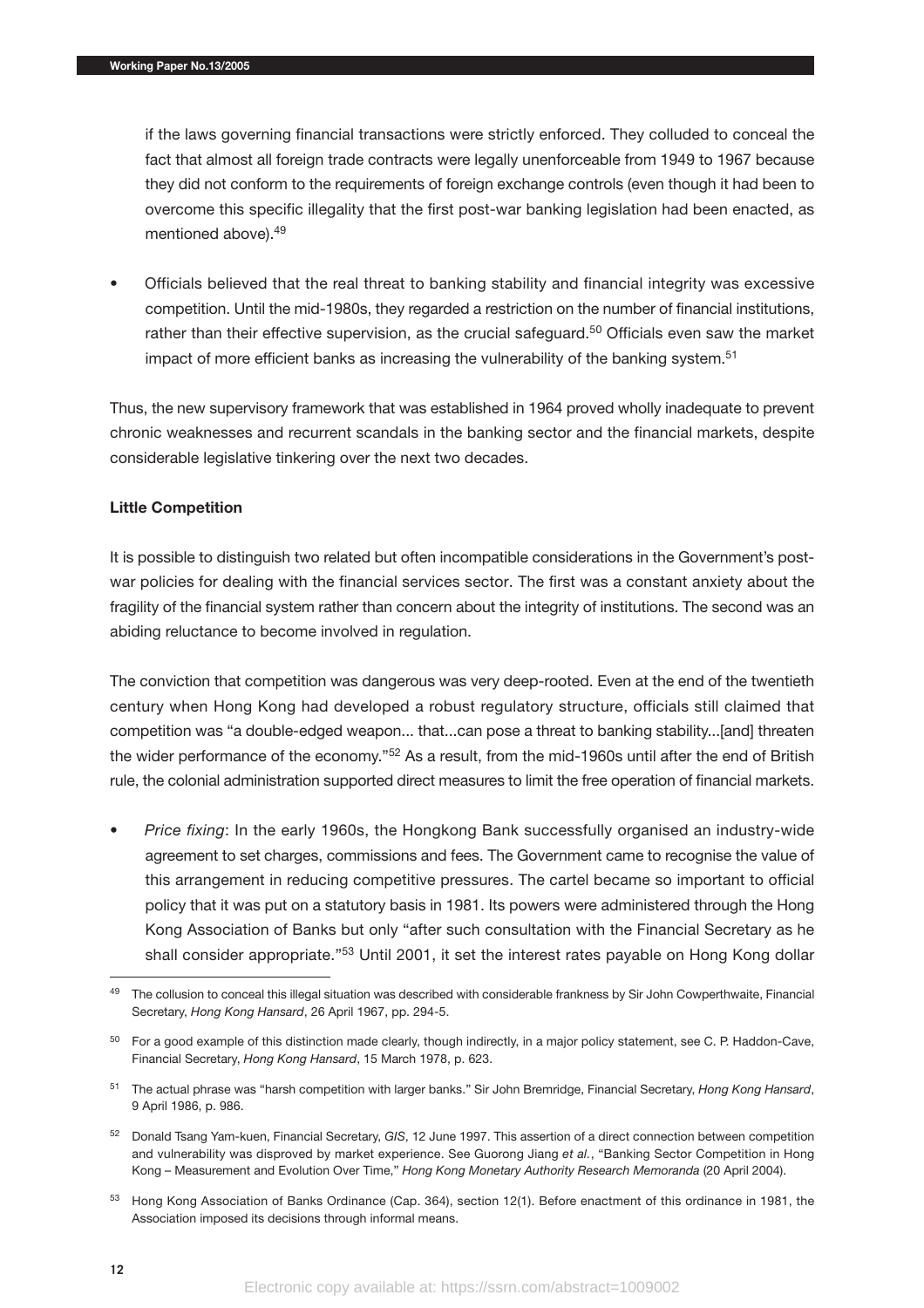deposits, thus restricting price competition in the retail market.54 Fixing interest rates was estimated to have cost the banks' customers the equivalent of 0.3 per cent of GDP in 1987 and 0.8 per cent in 1991 55

- *Market entry*: Almost continuously from 1965 until 1981, a moratorium on new bank licences was in force.<sup>56</sup> This ban was introduced during the 1965 banking crisis and recommended by the Bank of England.<sup>57</sup> From the start, the industry itself had reservations about this restriction.<sup>58</sup> and officials eventually came to question its merits.<sup>59</sup> But even after the ban was lifted, foreign banks were still subject to severe restrictions on their branch banking. These were abolished finally in 2001, followed by liberalisation of market entry criteria the following year.
- *Informed choice*: Customers were deprived of the information to make a fully informed choice of banks because banking legislation did not require complete disclosure of key information in the published accounts of financial institutions. Hong Kong in the 1990s still lagged behind other major financial centres, particularly New York, in this respect.<sup>60</sup> Only after 1994 were the criteria for financial disclosure raised to match international standards <sup>61</sup>

# **Even Less Regulation**

The problem was not that the Government lacked the legal powers to intervene effectively but that it saw no need to adopt coherent and coordinated policies about how they should be employed. Despite all its flaws, the new legislation conferred "draconian powers" on the Banking Commissioner (compared with the United Kingdom which did not enact similar but "much milder supervisory powers" for another fifteen years).<sup>62</sup> Yet, officials were as narrow in their interpretation of its provisions as they had been of

<sup>&</sup>lt;sup>54</sup> Until 1995, it had also set the minimum commissions and charges for such services as foreign exchange and securities. Stephen Ip, Secretary for Financial Services, *GIS*, 7 March 2001.

<sup>55</sup> Consumer Council, *Are Hong Kong Depositors Fairly Treated?* (Hong Kong: Consumer Council, 1994), p. 7.

<sup>&</sup>lt;sup>56</sup> Lifted temporarily in 1972, again between 1975 and 1978 and then substantially relaxed in 1981 covering applications from Hong Kong for the first time. T. K. Ghose, *The Banking System of Hong Kong* (Singapore: Butterworths, 1987), pp. 76-8; Sir Philip Haddon-Cave, Financial Secretary, *Hong Kong Hansard*, 27 May 1981, pp. 893-5.

<sup>&</sup>lt;sup>57</sup> Its Hong Kong "expert" declared: "Too many banks chasing the available business is one of the basic causes of the reckless employment of customers' money." HKRS 163-3-249 "Banking Emergency 1965 – Matters arising from...staff etc.," H. J. Tomkins to Financial Secretary, 5 March 1965, "Suggested measures to deal with the aftermath of the failure of the Canton Trust & Commercial Bank, Limited," p. 8.

<sup>58</sup> HKRS 163-1-3185 "Banking Advisory Committee," Minutes of the Banking Advisory Committee Meeting, 18 March 1965, p. 3.

<sup>&</sup>lt;sup>59</sup> In 1974, the Government admitted the absurdity of the moratorium on new licences: "The fact is that it does prevent the participation in our banking system of some of the most highly reputable international banks in the world and inhibits the emergence of any new local banks." C. P. Haddon-Cave, Financial Secretary, *Hong Kong Hansard*, 3 July 1974, p. 954.

 $60$  A comparison of disclosure standards in Hong Kong with the United States, the United Kingdom, Japan and Singapore is available in Consumer Council, *Evaluation of the Banking Policies and Practices in Hong Kong – Focusing on their Impacts on Consumers* (Hong Kong: Consumer Council, 1994), pp. 64-5.

<sup>61</sup> Hong Kong Monetary Authority, "Approach to Supervision," (http://www.info.gov.hk/hkma/eng/bank/supervision/ supervision b4.htm). The reform process is recorded in *Prudential Supervision in Hong Kong (Hong Kong: Hong Kong Monetary* Authority, 2002), pp. 6.16-6.18.

<sup>62</sup> Fell, *Crisis and Change*, p. 150.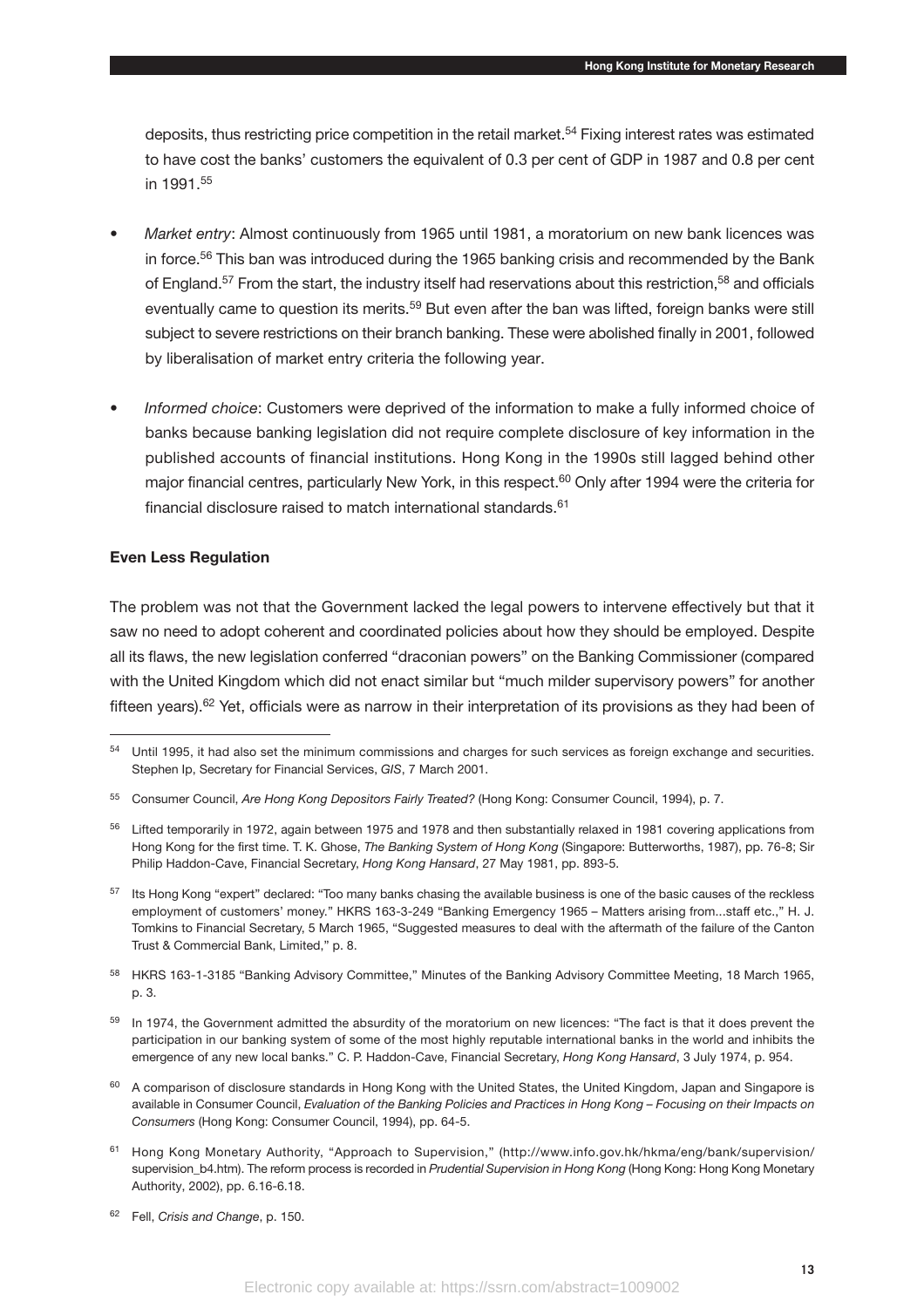the 1948 ordinance, and so failed to make effective use of the 1964 Banking Ordinance. To camouflage the administrative inertia and regulatory failures, the powerful mantra of laisser faire was invoked to justify leaving depositors and investors at the mercy of the markets even when the financial stability of Hong Kong was at risk, as four policy decisions illustrated in the period from 1964 till 1987.

- There was a stubborn refusal until the early 1990s to contemplate the creation of a central bank or monetary authority despite lobbying by the Banking Commissioner for such a status and then for a separate institution in the 1970s followed by similar advice from the International Monetary Fund.<sup>63</sup> This obdurate attitude persisted even after the lack of a central bank was shown to have added considerably to the complexities of protecting the financial system against devaluation.<sup>64</sup> Without this institution, there was no mechanism to link regulatory strategies with changing economic circumstances and downturns in the property and foreign trade cycles. Policy-makers in the Government Secretariat were remote from the regulators in the Banking Commission, while the regulators found it hard to coordinate their activities with their counterparts in the Securities Commission and with law-enforcement agencies.65
- Officials showed no understanding of how prudential supervision of financial institutions was vital for the stability of the financial system and the rest of the economy. In 1975, the Government disclaimed any obligation "to ensure that deposit-taking companies [other than licensed banks] conduct their businesses with complete safety for depositors." Although registered with the authorities, these deposit-taking companies [DTCs] would not be subject to regular inspections on the grounds that these "would place [the regulator] and the Government in a position of responsibility for the prudential conduct of business by companies, which it is not intended to accept."<sup>66</sup> The dangers of this policy were highlighted by the DTCs' contribution to an alarming upsurge of property and stock market speculation in 1978, and some supervision was extended belatedly to them.<sup>67</sup> Inevitably, "imprudence, mismanagement, and malpractice" continued to flourish and led to a spate of collapses among DTCs, whose failures helped to bring down seven licensed banks between

<sup>63</sup> HKRS 163-3-249, Leonidas Cole, Banking Commissioner to Financial Secretary, 9 December 1969; Anthony Ockenden, Banking Commissioner, *GIS*, 22 June 1978; Philip Bowring, "Hongkong wary of controls," *FEER*, 2 December 1977. There had been some awareness in the 1950s of the dangers created by the absence of a central bank, but the Bank of England was adamantly opposed to its establishment at that time and so, on the whole, was the colonial administration. Schenk, *Hong Kong as an International Financial Centre*, pp. 63-5.

<sup>64</sup> Both in the run-up to sterling's 1967 devaluation and also in seeking to maximize the guarantees against future devaluations offered by the United Kingdom. See Sir John Cowperthwaite, Financial Secretary, *Hong Kong Hansard*, 29 November 1967. p. 501 and 10 July 1968, p. 326.

<sup>65</sup> These weaknesses are discussed in the light of his personal experience as a regulator in the 1980s by Fell, *Crisis and Change*, pp. 150, 156-7, 159-60, 162, 180-1.

<sup>&</sup>lt;sup>66</sup> A suggestion from Hang Seng Bank that all depositors ought to benefit from prudential supervision was rejected. C. P. Haddon-Cave, Financial Secretary, *Hong Kong Hansard*, 5 November 1975, p. 189, 8 January 1975, p. 342 and 3 December 1975, p. 297.

<sup>67</sup> C. P. Haddon-Cave, Financial Secretary, *Hong Kong Hansard*, 16 November 1978, p. 209 and 28 February 1979, p. 554. Even so, prudential supervision of DTCs would only be "on somewhat similar lines" to licensed banks. Sir Murray MacLehose, Governor, *Hong Kong Hansard*, 11 October 1978, p. 18.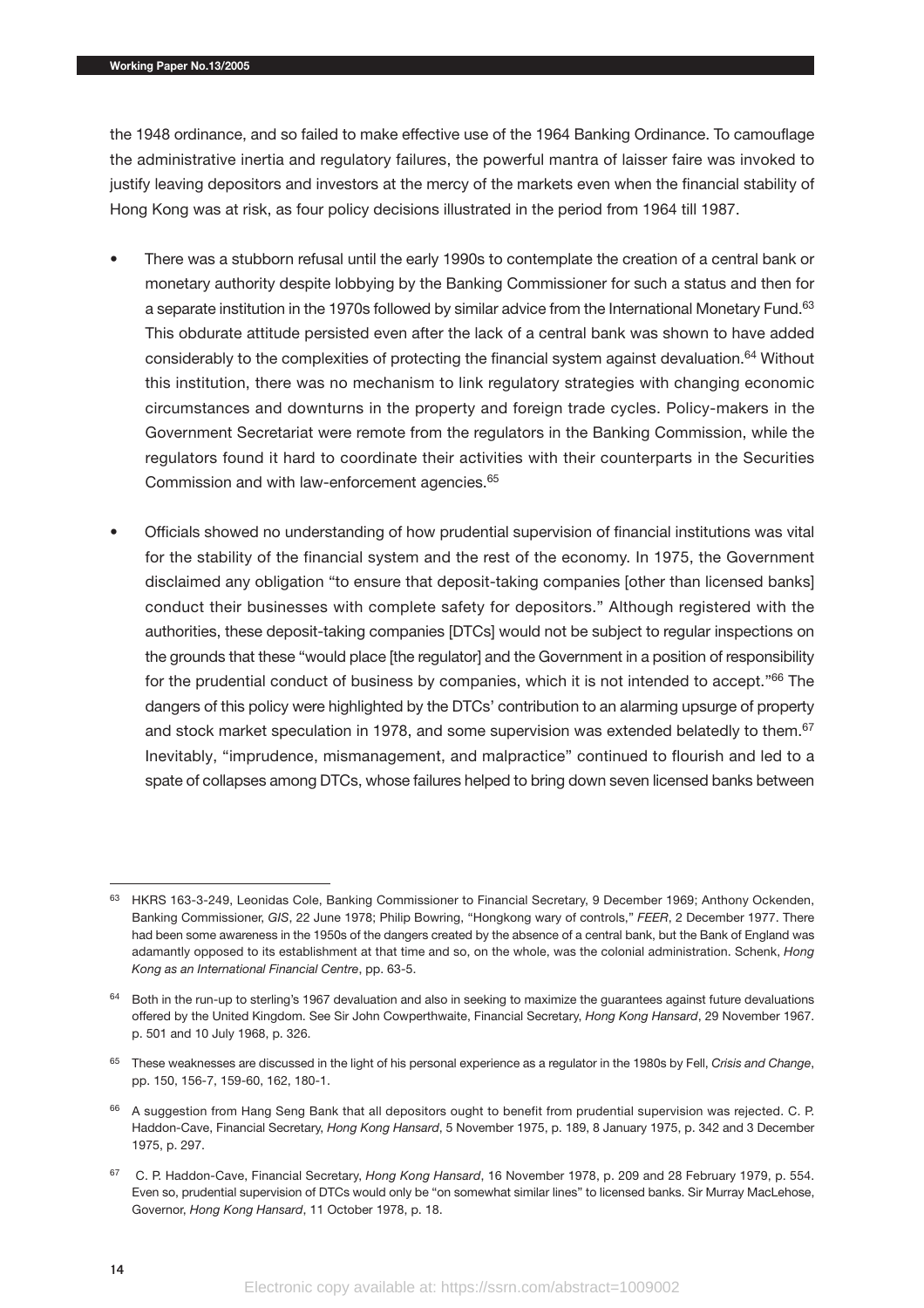1982 and 1985.68 This crisis was compounded by the failure of the Government to develop an effective monetary policy, and credit ballooned as the Government lost control of the money supply from 1974 to 1983.<sup>69</sup>

- The Government failed to understand the extent to which the lack of regulation in other parts of the financial markets contaminated the banking (and DTC) sector. There was a stubborn reluctance to overhaul company law and the regulation of the securities industry until after major crises. The existing legislation became indefensible following the share collapse of 1973 and its inevitable corporate scandals which the Governor blamed on the way "*laissez-faire* produced excessive risks."<sup>70</sup> But regulation remained ineffective until the 1987 global stock market collapse made it impossible to tolerate any longer the wholly inadequate regulatory arrangements for the securities industry previously defended in the name of laisser faire that had been "ineptly used and grossly abused."71
- The Government's disregard for its regulatory responsibilities was so great that it consistently failed to provide adequate resources, both in terms of staff for prudential supervision of the banks and funds for the adequate supervision of DTCs. The situation was very similar in the securities industry, where an official inquiry found that the regulator had never been given the resources "to implement and enforce the legislation introduced in the 1970s."72

#### **From a "Government" to a Global Bank**

The Hongkong Bank was a major beneficiary of the Government's inconsistencies in developing a modern regulatory system, as the analysis that follows will show. The market crises and corporate scandals that were a regular feature of Hong Kong until the establishment of the Hong Kong Monetary Authority in 1993 provoked regular "flights to quality" as nervous depositors fled to the highest-quality bank accessible to them, which was the Hongkong Bank group. As the largest financial institution, the group profited from the Government's protection of existing banks against retail price competition and the entry of new competitors, especially from overseas. The Hongkong Bank also did handsomely over a long period of

<sup>68</sup> Y. C. Jao, "Monetary system and banking structure," in H. C. Y. Ho and L. C. Chau (eds), *The Economic System of Hong Kong* (Hong Kong: Asian Research Service, 1988), p. 59. In 1978, deposits from customers with the 241 DTCs were equivalent to 17 per cent of the total with licensed banks. In 1982, the figure rose to 22 per cent but slumped to 10 per cent in 1987, by which date 94 DTCs had closed their doors. *Hong Kong Annual Digest of Statistics, 1988 Edition* (Hong Kong: Census and Statistics Department, 1988), pp. 125-8.

<sup>69</sup> Jao in Ho and (eds), The *Economic System of Hong Kong*, pp. 54, 58-9.

<sup>70</sup> Sir Murray MacLehose, *Hong Kong Hansard*, 17 October 1973, p. 25. "There was virtually no regulation of the securities industry until...1974." Y. C. Jao, "The Financial Structure," in David Lethbridge (ed.), *The Business Environment in Hong Kong* (Hong Kong: Oxford University Press, 1980), p. 182. See also *First Report of the Companies Law Revision Committee. The Protection of Investors* (Hong Kong: Government Printer, 1971), pp. v-vii, 49; *Second Report of the Companies Law Revision Committee. Company Law* (Hong Kong: Government Printer, 1973); Leo Goodstadt, "Companies Law. Bull in a China Shop," *FEER*, 21 October 1972; Philip Bowring, "Hongkong: Limited Securities Bill," *FEER*, 8 October 1973.

<sup>71</sup> Securities Review Committee, *The Operation and Regulation of the Hong Kong Securities Industry* (Hong Kong: Government Printer, 1988), p. 32.

<sup>72</sup> Y. C. Jao, "Recent Banking Crises in Hong Kong and Taiwan: A Comparative Perspective," in Nyaw Mee-kau and Chang Chak-yan (eds), *Chinese Banking in Asia's Market Economies* (Hong Kong: Chinese University of Hong Kong, 1989), p. 28; C. P. Haddon-Cave, Financial Secretary, *Hong Kong Hansard*, 8 January 1975, p. 342; Securities Review Committee, *The Operation and Regulation of the Hong Kong Securities Industry*, p. 231.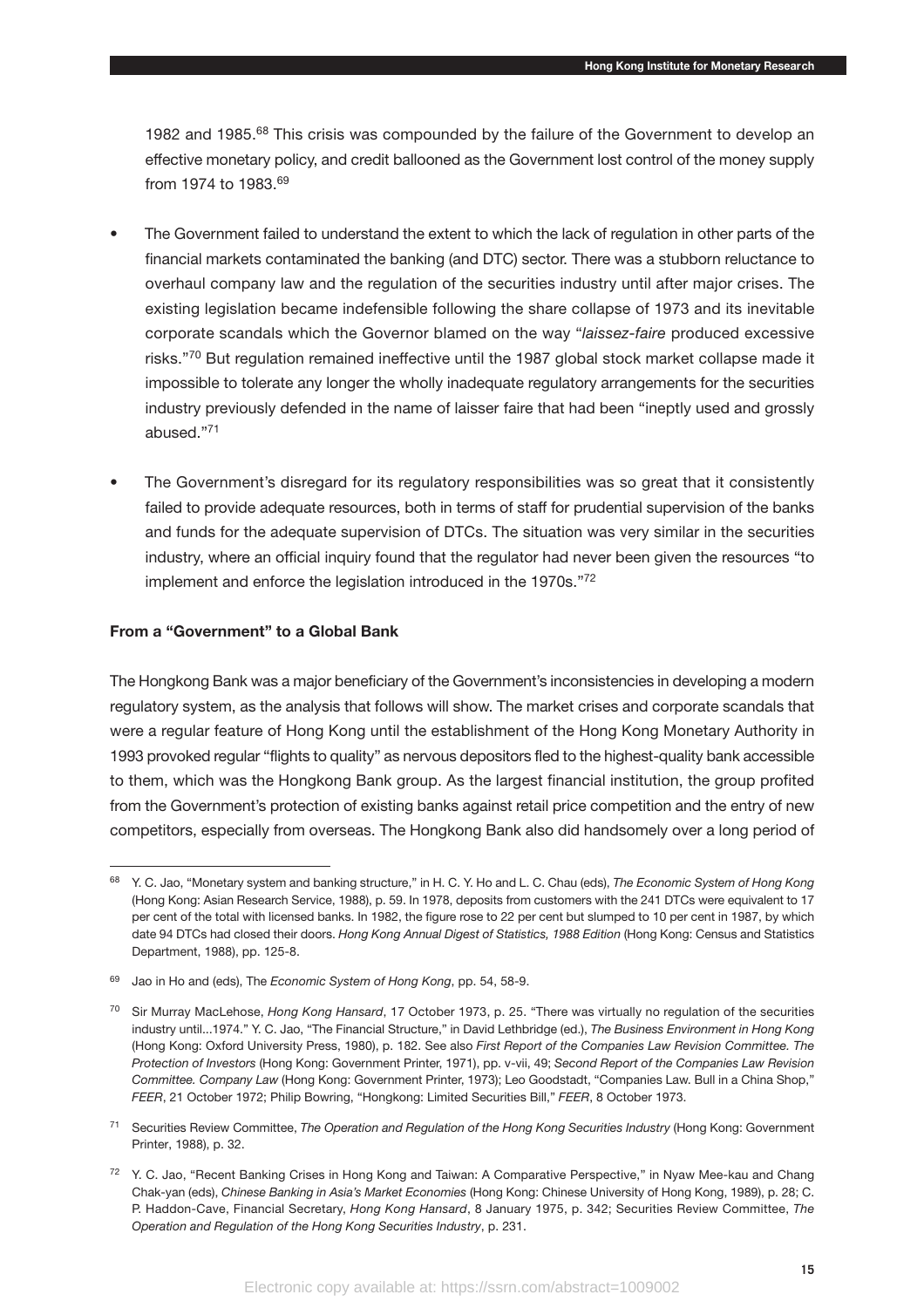time out of its privileged position as the colonial administration's principal banker. Nevertheless, its executives were frequently disenchanted with the economic consequences of laisser-faire policies and became outspoken advocates of government intervention.

#### **Regulation under Laisser Faire**

In the 1950s, the Hongkong Bank took much the same jaundiced view of non-interventionism in the financial services sector as the leading British commercial firms did of the absence of industrial development programmes and government aid for manufacturers. It joined forces with local Chinese bankers to demand an end to laisser faire and for the introduction of government regulation to stabilise the banking industry. In addition, local bankers wanted the establishment of a central bank, and the Hongkong Bank proposed legislation that would have been a major step in that direction.<sup>73</sup>

Initially, the bank also wanted the colonial administration to adopt an active monetary policy. In 1955, the bank took the lead in countering a burst of speculative activities through a credit squeeze,<sup>74</sup> which was reinforced by the Government's transfer of funds out of the local currency and into sterling. However, the bank then changed its mind about the desirability of official leverage on the money supply. It lobbied successfully against further transfers of funds to London, and they ceased between 1959 and 1969.<sup>75</sup> In the 1970s and 1980s, the bank went back to its original stance as it grew alarmed at the absence of an effective monetary policy and the enfeebled regulatory arrangements, both of which increased the vulnerability of financial markets in the opinion of its senior executives.

In part, this change probably reflected a sense of "unfair" competition. The bank pursued conservative lending policies but many of its rivals did not.<sup>76</sup> It campaigned vigorously but in vain for government action to halt the surge in share speculation that led to the stock market collapse in 1973.<sup>77</sup> This bubble was fuelled by the banking system, and a confidential government survey showed that lending against shares rose from 8 per cent of total bank loans and advances at the end of 1970 to 18 per cent at the end of 1972.<sup>78</sup> A similar situation emerged in 1982-85. Once again, the bank's senior executives were very vocal during the run-up to the crisis in warning that the regulatory system was breaking down and the money supply was out of control.<sup>79</sup>

- <sup>76</sup> See Tables 1 and 2 and the accompanying analysis in the Statistical Appendix.
- <sup>77</sup> "Sandberg and the market," *FEER*, 23 September 1972; Stewart Dalby, "Will the bubble burst?," *FEER*, 2 December 1972.
- $78$  See Tables 3 and 4 and the accompanying analysis in the Statistical Appendix.
- <sup>79</sup> Leo Goodstadt, "Controls come to the rock of laissez-faire," *Euromoney*, April 1979, pp. 121-3; "Whatever the Reasons, Hong Kong keeps Growing," *Euromoney*, July 1982, pp. 134-7; "Why Hong Kong still trusts interest rates," *Asian Banking*, January 1982, p. 56.

<sup>73</sup> Frank H. H. King, The *Hong Kong Bank in the Period of Development and Nationalism, 1941-1984. From Regional Bank to Multinational Group* (Cambridge: Cambridge University Press, 1991), pp. 567, 615; *Schenk, Hong Kong as an International Financial Centre*, pp. 64-5, 158.

 $74$  Inflationary pressures appear to have been aggravated in 1954 by the bank's decision to redeem a significant quantity of banknotes repatriated from the Mainland after Mao Zedong's victory in 1949. HKRS 163-1-1943 "Hong Kong Exchange Fund Operations by the Hong Kong & Shanghai Banking Corporation," letter to Colonial Office, 25 June 1959.

<sup>75</sup> King, *The Hong Kong Bank in the Period of Development and Nationalism*, p. 338; A. G. Clarke, Financial Secretary, *Hong Kong Hansard,* 29 February 1956, p. 77 and 27 March 1957, p. 116; Sir John Cowperthwaite, Financial Secretary, *Hong Kong Hansard,* 1 March 1967, p. 83 and 25 February 1970, p. 363.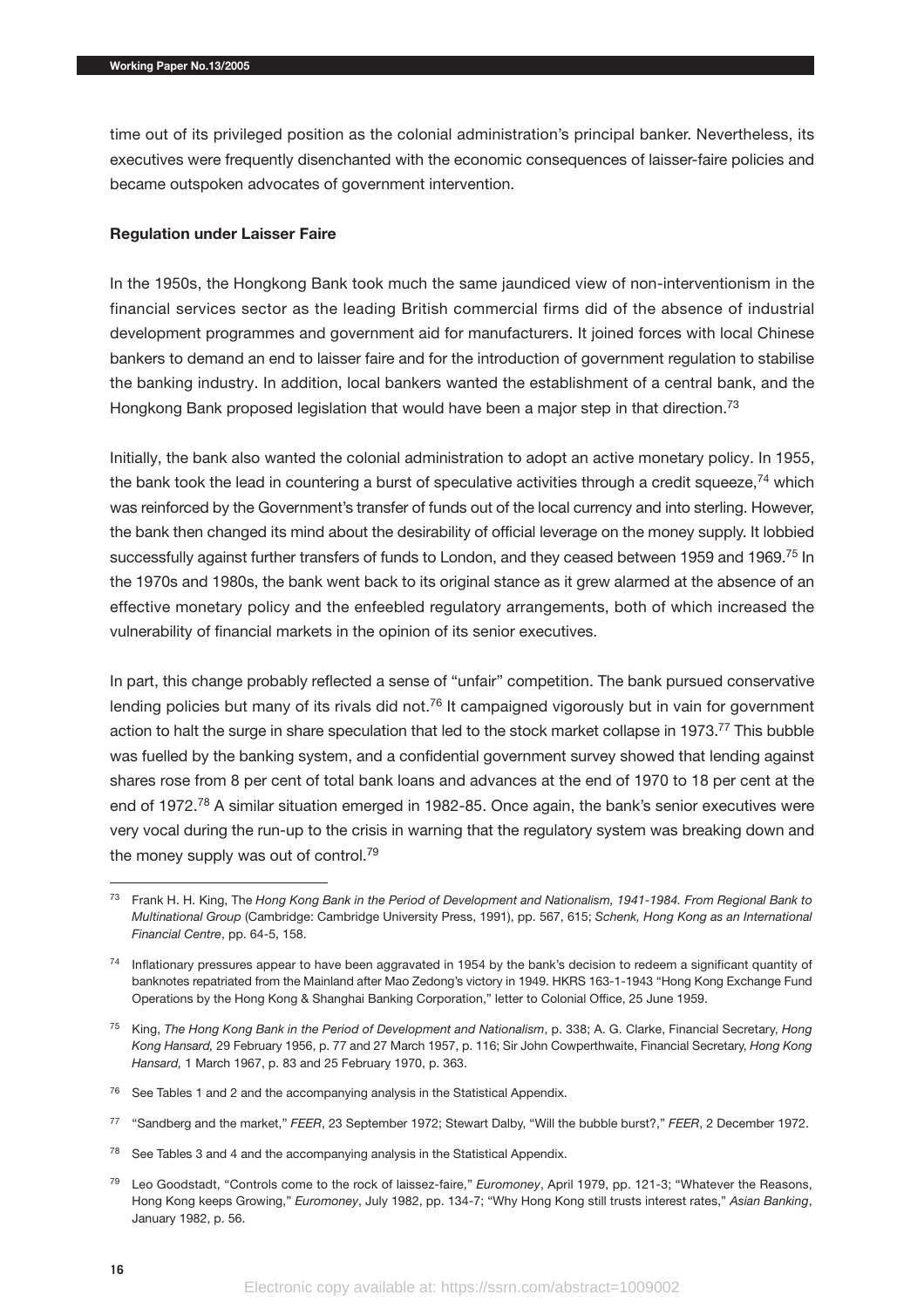# **Benefiting from Official Blunders**

Nevertheless, the Hongkong Bank profited directly from the regulatory ineptitude and the Government's fear of competition. The frequent bank runs and corporate scandals were a reminder to the community of the attractions of a large, conservatively-run institution, which helped to reinforce the proportion of total deposits held with the Hongkong Bank group. This "flight to quality" was very marked, for example, during 1965 in response to that year's severe banking crisis, when the group's share of total deposits rose sharply.<sup>80</sup> An even more significant benefit for the Hongkong Bank in 1965 was its chance to acquire the Hang Seng Bank which had suffered a catastrophic run, losing 39 per cent of its deposits in the first four months of the year.

The accompanying table shows the Hang Seng Bank's strategic position at the start of the crisis. It had outstripped the colony's second British note-issuing bank (Standard Chartered Bank) to become Hong Kong's second largest financial institution, both in terms of deposits and lending. At the time, the Hang Seng Bank's importance to the banking system was not recognised either by the community at large or even by the Hongkong Bank's chairman, Sir John Saunders, because of the absence of public information on individual banks. The Government, however, had been collecting detailed figures from each licensed bank since December of the previous year and understood that this leading local institution could not be allowed to fail and so gave every encouragement to its rescue.<sup>81</sup>

|                       | 31 Dec        | 31 Dec          | 24 Feb        | 24 Feb          | 30 April      | 30 Apr                                                              | 30 Jun        | 30 Jun          |
|-----------------------|---------------|-----------------|---------------|-----------------|---------------|---------------------------------------------------------------------|---------------|-----------------|
|                       | 1964          | 1964            | 1965          | 1965            | 1965          | 1965                                                                | 1965          | 1965            |
|                       |               |                 |               |                 |               | Deposits Loans & Deposits Loans & Deposits Loans & Deposits Loans & |               |                 |
|                       |               | <b>Advances</b> |               | <b>Advances</b> |               | <b>Advances</b>                                                     |               | <b>Advances</b> |
|                       | <b>HK\$mn</b> | <b>HK\$mn</b>   | <b>HK\$mn</b> | <b>HK\$mn</b>   | <b>HK\$mn</b> | <b>HK\$mn</b>                                                       | <b>HK\$mn</b> | HK\$mn          |
| Hang Seng             |               |                 |               |                 |               |                                                                     |               |                 |
| <b>Bank</b>           | 661           | 483             | 547           | 485             | 404           | 458                                                                 | 428           | 461             |
| Hongkong              |               |                 |               |                 |               |                                                                     |               |                 |
| <b>Bank</b>           | 2,188         | 1,262           | 2,364         | 1,380           | 2,379         | 1,471                                                               | 2,558         | 1,568           |
| Standard              |               |                 |               |                 |               |                                                                     |               |                 |
| <b>Chartered Bank</b> | 485           | 350             | 485           | 384             | 556           | 412                                                                 | 573           | 437             |
| All banks             | 6,743         | 4,562           | 6,615         | 4,750           | 6,598         | 4,919                                                               | 6,942         | 5,089           |

# **The Hang Seng Bank's Crisis, 196582**

As the table demonstrates, the immediate consequence of the bank's takeover of Hang Seng in April was to halt the unsustainable flight of its depositors and to revive the community's confidence in the

<sup>80</sup> Table 1, Statistical Appendix.

<sup>&</sup>lt;sup>81</sup> The paucity of statistical information on the true state of the banking industry at the time is illustrated by Our Editorial Staff, "The Banking Crisis," *FEER*, 18 February 1965.

<sup>82</sup> This table is derived from HKRS 163-1-3273 "Banking Statistics Various 1965," Commissioner of Banking to Financial Secretary, 19 March, 5 July and 2 September 1965.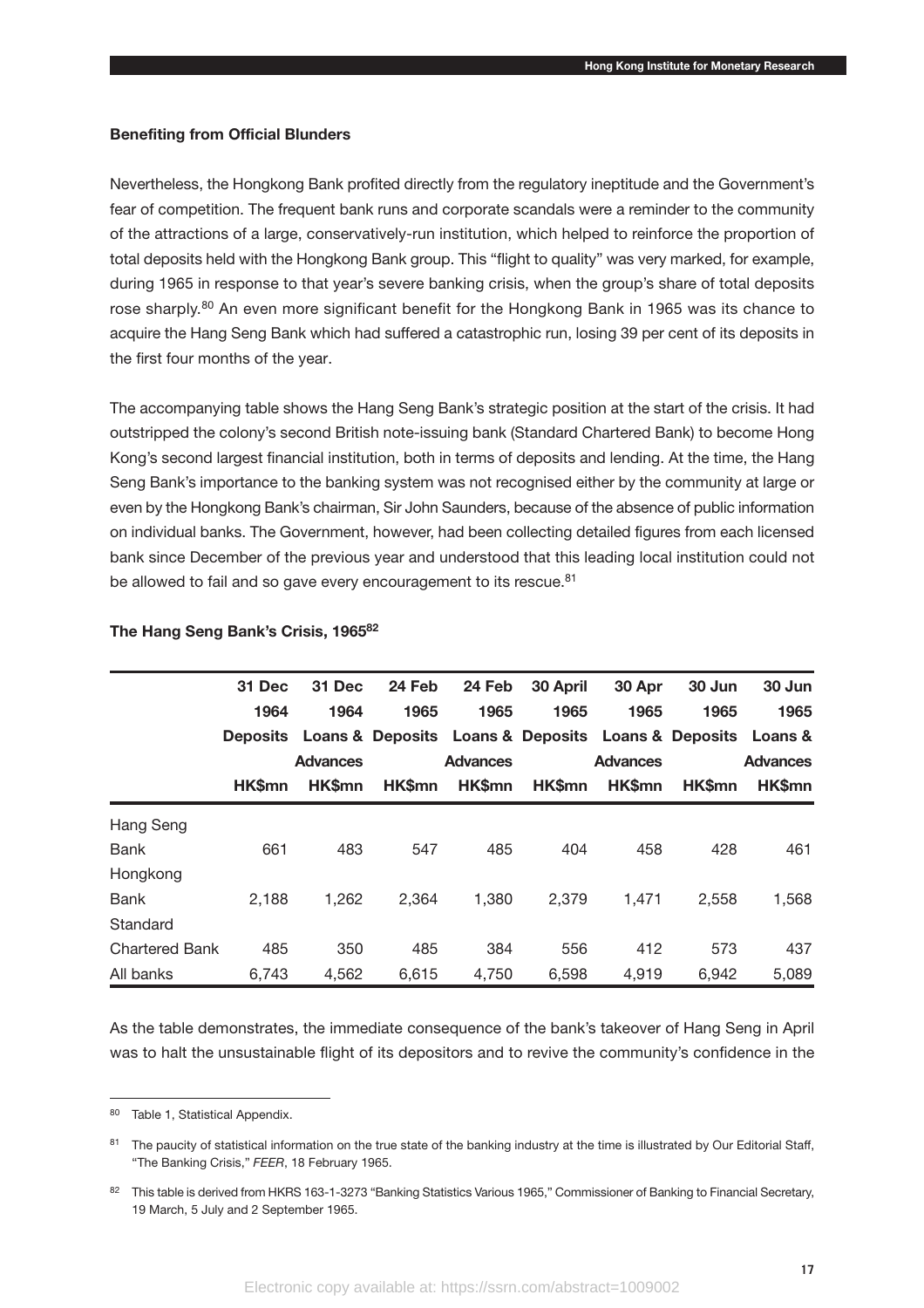banking system. For the longer run, this acquisition enabled the Hongkong Bank to defend its dominant market position. The group's share (including Hang Seng Bank) ranged from 43 per cent to 46 per cent of total deposits during political disturbances and business uncertainties from 1966 to 1972.<sup>83</sup> In 1967, for example, the Hongkong Bank lost almost 14 per cent of its deposits during the sustained and violent anti-British campaign in Hong Kong and on the Mainland. The Hang Seng Bank, which was generally regarded as a Chinese institution, enjoyed a full 14 per cent rise in its deposits.<sup>84</sup>

Even though the relaxation of the moratorium on new licences in 1981 and the influx of major international financial institutions raised the level of competition in the banking industry, the Hongkong Bank group still appears to have accounted for up to 42 per cent of total deposits in 1986. The bank's own Economic Research Department estimated that the share of total deposits had risen to 59 per cent by 1995.<sup>85</sup>

# *Entry Barriers*

The colonial administration's entry barriers to foreign players were a major advantage to the Hongkong Bank. Its representatives on the Government's banking Advisory Committee lobbied unsuccessfully during the 1950s against allowing more foreign banks to enter Hong Kong on the grounds that "there are more than enough banks already."86 Its dominant market share did not make it complacent about the threat of competition, especially from foreign institutions. The Cold War and the United States' economic embargo of China until 1971 gave non-American banks a major advantage in winning business from firms and individuals with Mainland connections of any kind. Nevertheless, the Bank was apprehensive about the freedom of American banks in particular to enter the Hong Kong market until the imposition of the moratorium on new licences from 1965. The Government's subsequent restrictions on branch banking by foreign banks provided additional protection for the Hongkong Bank's already predominant position, as foreign banks bitterly complained.87

#### *Non-price Competition*

The banking cartel and its restrictions on price competition were the colonial administration's most important anti-competition weapon. In the retail sector, market share depended on non-price competition. Until 1984, the size of the branch network was crucial. Here foreign banks were restricted and smaller

<sup>83</sup> Table 1, Statistical Appendix.

<sup>84</sup> Of course, the increase of HK\$104 million in Hang Seng Bank's deposits was not enough to offset the fall of HK\$427 million in Hongkong Bank's deposits. These data are drawn from the same sources as Table 1, Statistical Appendix.

<sup>85</sup> Y. C. Jao, "The Role of the HongkongBank," in Richard Yan-Ki Ho *et al.* (eds), *The Hong Kong Financial System* (Hong Kong: Oxford University Press, 1992), p. 49; Leonard K. Cheng and Changqi Wu, *Competition Policy and the Regulation of Business* (Hong Kong: City University Press of Hong Kong, 1998), p. 26.

<sup>86</sup> Other members tended to echo the bank's sentiments. HKRS 163-1-679, Circular No. 49 "Yau Yue Commercial Bank." 18 February 1953; Circular No. 53 "Overseas Bank Ltd," 14 October 1953; Circular 69 "Banque Nationale pour le Commerce et l'Industrie," 11 December 1957.

<sup>87</sup> Schenk, *Hong Kong as an International Financial Centre, chapter 3. See also FEER*: P. H. M. Jones, "Hongkong Flush with Money," 13-19 April 1969; Seth Lipsky, "Hongkong's Legislation. Retreating from laissez-faire," 13 September 1974; Anthony Rowley, "Hongkong's unhappy neighbourhood. Foreign banks resenting the local cartel are pressing for greater government control," 2 March 1979.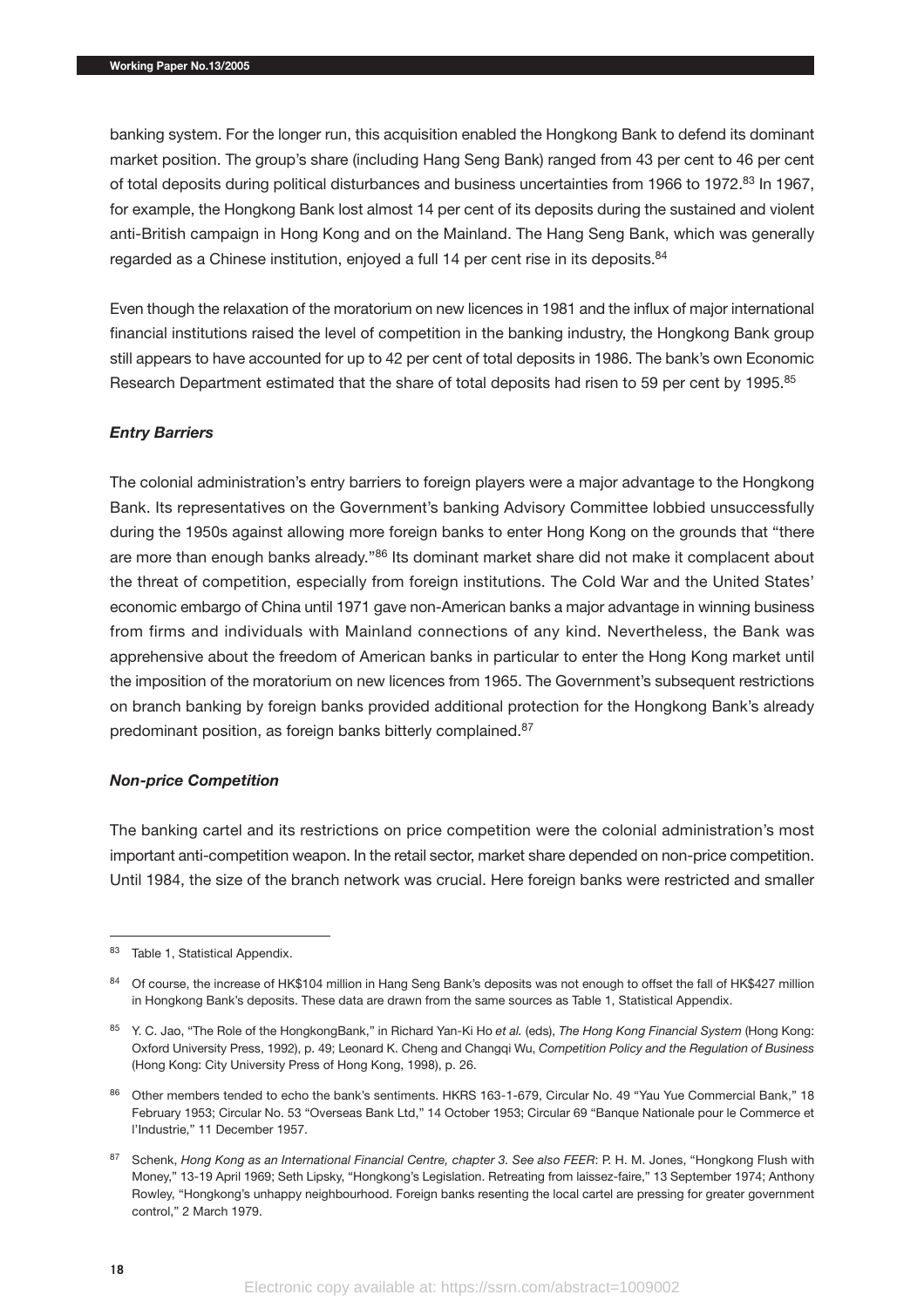local banks lacked the resources to match the Hongkong Bank's ability to expand. In 1986, it accounted for the largest share  $-31$  per cent  $-$  of the total number of bank branches.<sup>88</sup>

But in that year, as noted above, its share of total bank deposits was 42 per cent, which indicates that the number of branches was only part of the story in pursuing market dominance. Of growing importance were such factors as technology, new products and services and advertising.<sup>89</sup> In these fields, the scale of the Hongkong Bank group's operations gave it a significant advantage: it could afford to outspend its competitors in the retail sector, if it chose, while holding down unit costs.

# *A Quasi-central Bank*

In the wholesale sector, different conditions prevailed, and here the bank's traditional privileges as premier banker to the Government and manager of the clearing house were key factors in reinforcing its market share. Until the closing years of the colonial era, the Government was forced to rely on the Hongkong Bank both for normal banking business and in order to intervene in the financial markets in the absence of a conventional central bank. The bank's three most significant functions as "government banker" were:

- It assisted in maintaining the official exchange rate and cooperated with the colonial administration in ensuring that exchange control regulations were applied as minimally as possible.<sup>90</sup>
- It administered the clearing house for the banks and DTCs.
- It acted as lender of last resort at whatever overnight rates the market would bear and aided banks in distress. (Rescue operations were underwritten by the Government.<sup>91</sup>)

In the closing decades of British rule, the bank was forced to shed these roles, but removal of its privileges proved complex and protracted.

By 1983, the colonial administration could no longer reject responsibility for managing the external value of the currency. After an economic and political crisis had driven the Hong Kong dollar down that year by 28 per cent against its American counterpart, the Government linked the exchange rate to the United States currency. Maintenance of the linked rate became an overriding priority. This development transformed the Government's relationship with the banking industry and made it inevitable that officials would have to take direct responsibility for central bank functions that previously had been carried out by the Hongkong Bank.<sup>92</sup>

<sup>88</sup> See Allan K. K. Chan and Helen W. M. Ho, "Bank Marketing," in Richard Yan-Ki Ho *et al.* (eds), *The Hong Kong Financial System* (Hong Kong: Oxford University Press, 1992), pp. 341, 351.

<sup>89</sup> Y. C. Jao (ed.), *Hong Kong's Banking System in Transition: Problems, Prospects and Policies* (Hong Kong: Chinese Banks Association Ltd, 1988), p. 69.

<sup>90</sup> King, *The Hong Kong Bank in the Period of Development and Nationalism*, p. 345.

<sup>&</sup>lt;sup>91</sup> For example, during the 1965 banking crisis, the Government pumped funds into the local Chinese banks. At their peak, these totalled HK\$163 million – equivalent to 9.7 per cent of their total liquidity – HK\$104 million of which was channelled via the Hongkong Bank. HKRS163-1-3273, (13) Commissioner of Banking to Financial Secretary, 2 September 1965.

<sup>92</sup> As a Chairman of the bank later observed. John Gray, "Monetary Management in Hong Kong: The Role of the Hongkong and Shanghai Banking Corporation Limited," in *Proceedings of the Seminar on Monetary Management organized by the Hongkong Monetary Authority on 18-19 October 1993* (Hong Kong: Hong Kong Monetary Authority, n.d.), p. 60.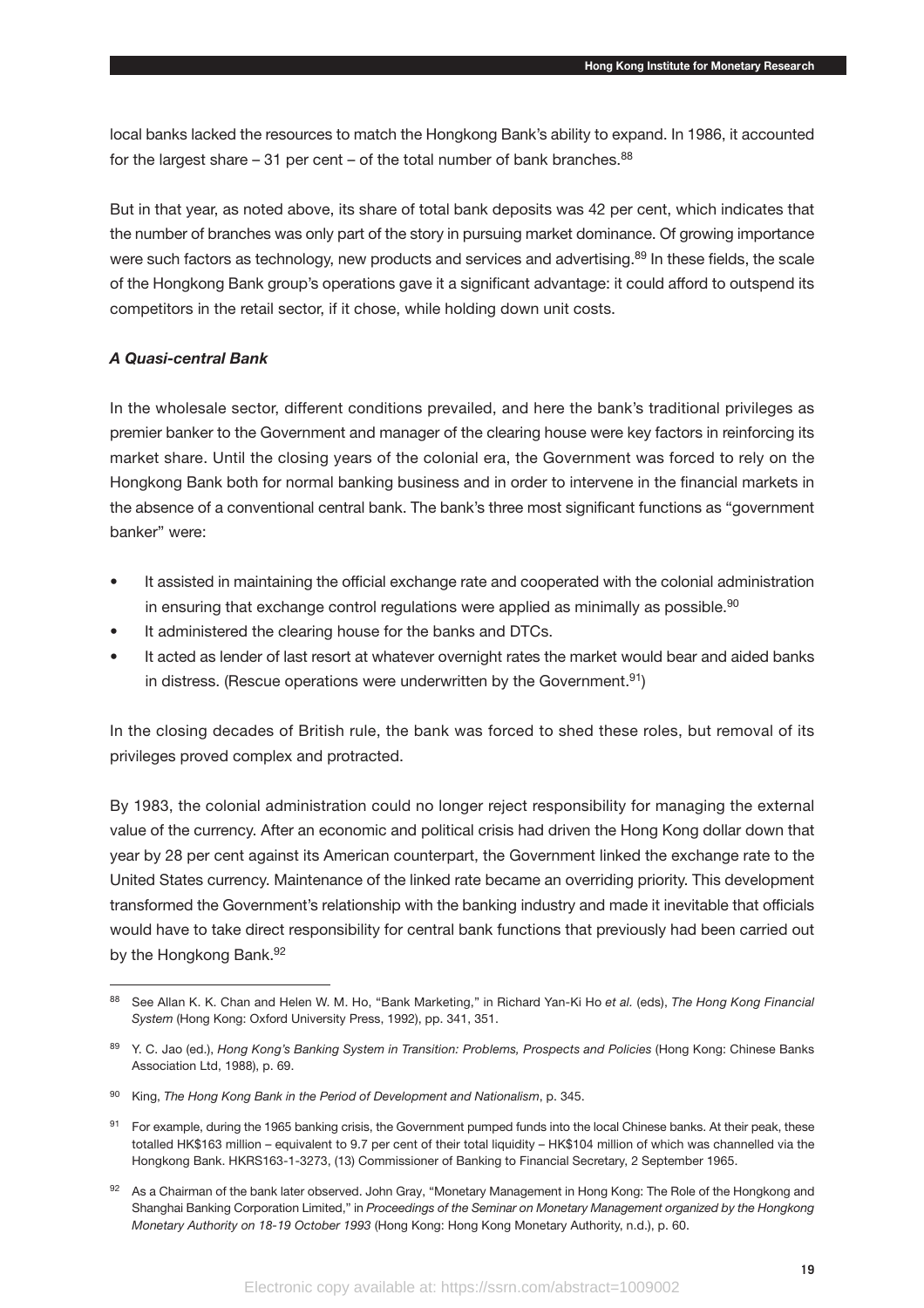The next area in which the Hongkong Bank's central banking functions came under challenge was its control of the clearing house. This role allowed the bank to use, free of charge, the surpluses of the banking system. In addition, the bank could lend out these funds at commercial rates to any institution with a negative balance at the end of the business day (making it technically illiquid). Pressure for reforms began in the 1980s with complaints from the banking industry about paying their major competitor for facilities provided elsewhere by central banks.<sup>93</sup> More serious, however, was the growing realisation that the clearing house role could enable the Hongkong Bank to insulate itself from government measures to enforce its monetary objectives.<sup>94</sup> At first, senior officials did not realise the seriousness of this situation.<sup>95</sup> But in 1988 they took steps to ensure that all financial institutions, including the Hongkong Bank as the largest player, could be compelled to cooperate with official monetary policies.<sup>96</sup>

In 1992, the bank ceased to be the lender of last resort. Henceforth, the Government would make liquidity available to banks with temporary shortfalls. This role was taken over in the following year by the newly-established Hong Kong Monetary Authority, which was now assuming all the Government's central banking functions previously carried out by the Hongkong Bank.<sup>97</sup>

#### **Not a Very British Bank**

The retention by the Hongkong Bank of its quasi-central bank role until the final years of the colonial era did not make it a docile agent of the colonial administration or a bastion of British commercial interests. Indeed, the success of the bank in transforming itself from a privileged position enhanced by its monopolistic advantages into a major global financial institution required drastic cultural changes within a very colonial firm. The chances of a radical shift in the management culture seemed small in the first decade after World War II. The bank was a thoroughly expatriate institution. Its executives focused on British and international clients and insulated themselves from direct contacts with Chinese bankers and businessmen in Hong Kong through layers of Chinese compradors and Portuguese staff. There was no interest in mobilising deposits from the community at large or in serving a new class of industrial borrowers.98

<sup>93</sup> Y. C. Jao, "The Monetary System and the Future of Hong Kong," in Y. C. Jao *et al.* (eds), *Hong Kong and 1997. Strategies for the Future* (Hong Kong: Centre of Asian Studies, 1985), p. 394, f.n. 33.

<sup>94</sup> On these issues, see Jao in Ho et al. (eds), *The Hong Kong Financial System*, pp. 43-5; Joseph Yam, "The Development of Monetary Policy in Hong Kong," in Y. C. Jao (ed.), *Monetary Management in Hong Kong. The Changing Role of the Exchange Fund* (Hong Kong: The Chartered Institute of Bankers, 1991), pp. 57-8.

<sup>95</sup> Kevin Rafferty, *City on the Rocks. Hong Kong's Uncertain Future* (London: Viking, 1989, pp. 235-8. This author gives an excellent account of the various views involved.

<sup>96</sup> The technicalities are summarised in Joseph Yam, *Review of Currency Board Arrangements in Hong Kong* (Hong Kong: Hong Kong Monetary Authority, n.d.), pp. 26-7.

<sup>97</sup> Although it was to take a further four years before the transfer was completed. Tony Latter, "Who or What determines Monetary Policy in Hong Kong?" *Hong Kong Monetary Authority Quarterly Bulletin*, May 2002, Issue No. 31, p. 56. On the changes, see Joseph Yam, "Central Banking and Monetary Policy in Hong Kong," in Hong Kong Monetary Authority, *The Practice of Central Banking in Hong Kong* (Hong Kong: Hong Kong Monetary Authority, 1994), Annex B.

<sup>98</sup> King, *The Hong Kong Bank in the Period of Development and Nationalism*, pp. 300-2, 310, 350-1.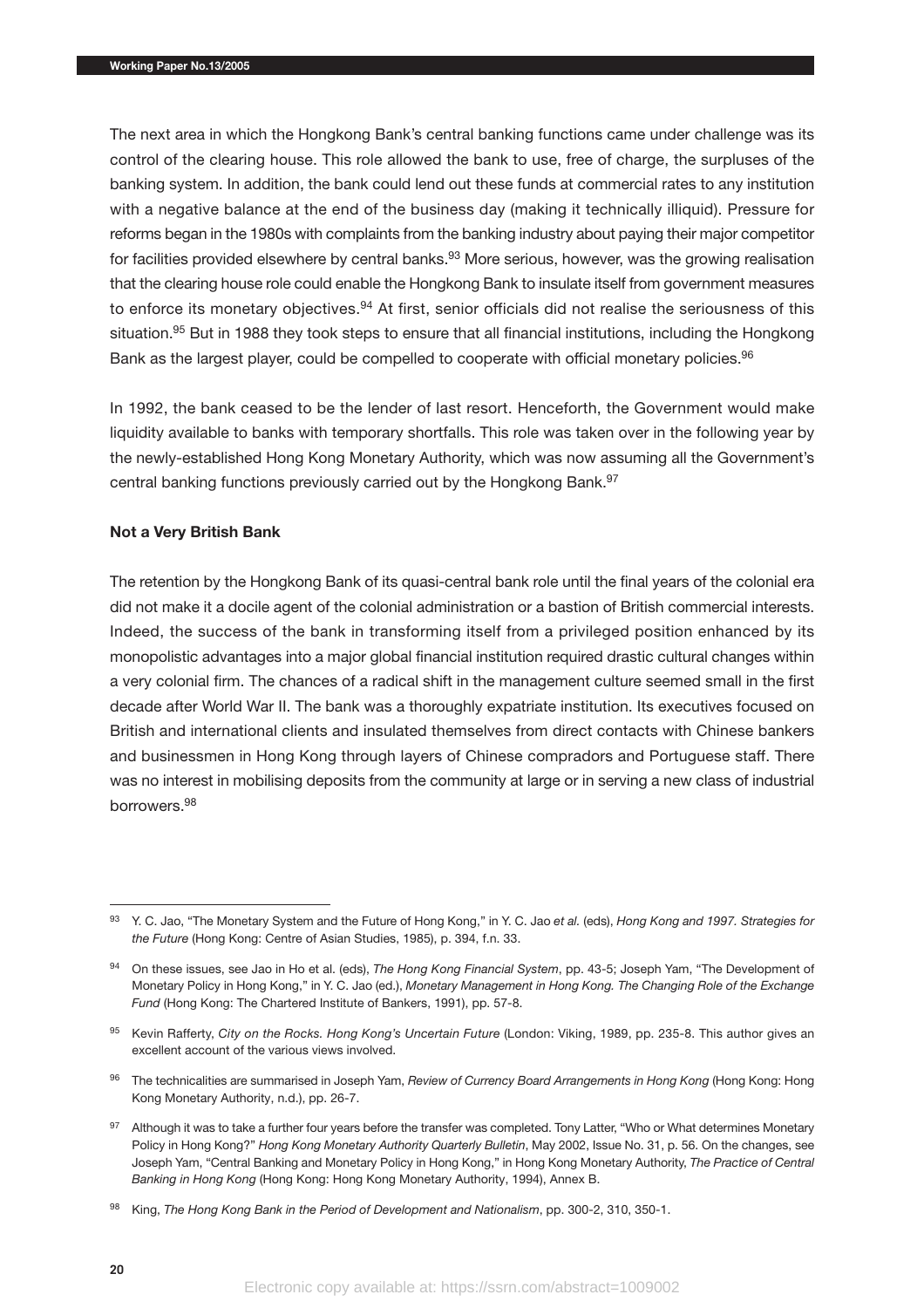By the 1960s, though not without considerable reluctance, the bank had come to appoint Chinese staff to managerial positions and started to create a branch network to cater to the new manufacturing firms which were rapidly emerging as the backbone of the post-war economy.<sup>99</sup> A major consequence of these internal developments was a drastic shift in the focus of the bank's expatriate executives during the 1970s. Around them, they could observe how the great names of British commercial history in the Far East were almost all fading.<sup>100</sup> The future belonged to Chinese entrepreneurs, and the Hongkong Bank proved very successful in picking winners whom it then backed enthusiastically against their British rivals.

The first important demonstration of this new business model came in 1979. Hutchison Whampoa, controlled by Sir Douglas Clague, a distinguished British public figure, had to be rescued from bankruptcy by the Hongkong Bank in 1975. After the firm had been restored to financial health, the bank had a choice. It could offload the company to a leading British conglomerate. Instead, it was sold to Li Kashing, a manufacturer who had made a fortune from real estate.<sup>101</sup> Far more dramatic was the bank's decision the following year to support a Chinese shipping magnate, Sir Pao Yue-kwong, in a takeover battle against the Jardine group, one of the most famous names in Britain's Asian empire.<sup>102</sup> This renunciation of any obligation on the part of the bank towards its British compatriots was followed by its support for a further foray against Jardine interests led by Li Ka-shing.<sup>103</sup>

The lack of patriotic sentiment did not endear the bank to the United Kingdom authorities. In 1982, the Hongkong Bank's attempt to take over the Royal Bank of Scotland was rejected. The Bank of England expressed its doubts as to whether "it could ever be right to allow control [of a United Kingdom clearing bank] to pass into hands not fully committed to the United Kingdom public interest." The British Monopolies and Mergers Commission accepted the Bank of England's views, observing that although the United Kingdom was the sovereign power in Hong Kong, "the Government there must have primary regard to the welfare of its population and the interests of its territory."<sup>104</sup> The British authorities realised that neither the colonial administration nor the Hongkong Bank were prepared to sacrifice Hong Kong's economic interests at London's behest.

# **An Overview**

This account of the development of banking policies in Hong Kong after World War II and their effect on

<sup>99</sup> See King, *The Hong Kong Bank in the Period of Development and Nationalism*, pp. 350-68, 423 370, 621-5, 704-5.

<sup>100</sup> On this process, see Lau Chi Kuen, *Hong Kong's Colonial Legacy* (Hong Kong: Chinese University Press, 1997), pp. 88-93.

<sup>101</sup> Anthony B. Chan, *Li Ka-shing. Hong Kong's Elusive Billionaire* (Hong Kong: Oxford University Press, 1996), p. 87; King, *The Hong Kong Bank in the Period of Development and Nationalism*, p. 711; Anthony Rowley, "A twist to the power game. Hongkong-Chinese interests snap up a huge chunk of Hutchison shares," *FEER*, 5 October 1979.

<sup>102</sup> Leo Goodstadt, "The weekend Wardley won Wharf for Pao," *Asian Banking*, August 1980; Robin Hutcheon, *First Sea Lord. The Life and Work of Sir Y. K. Pao* (Hong Kong: Chinese University Press, 1990), pp. 95-100.

<sup>103</sup> Christopher Marchand, "Showing the colours: Jardines pays heavily to keep its hold on Hongkong Land," *FEER*, 19 May 1988.

<sup>104</sup> *Monopolies and Mergers Commission, The Hongkong and Shanghai Banking Corporation. Standard Chartered Bank Limited. The Royal Bank of Scotland Group Limited. A Report on the Proposed Mergers* (Cmnd 8472/1982), pp. 88, 90.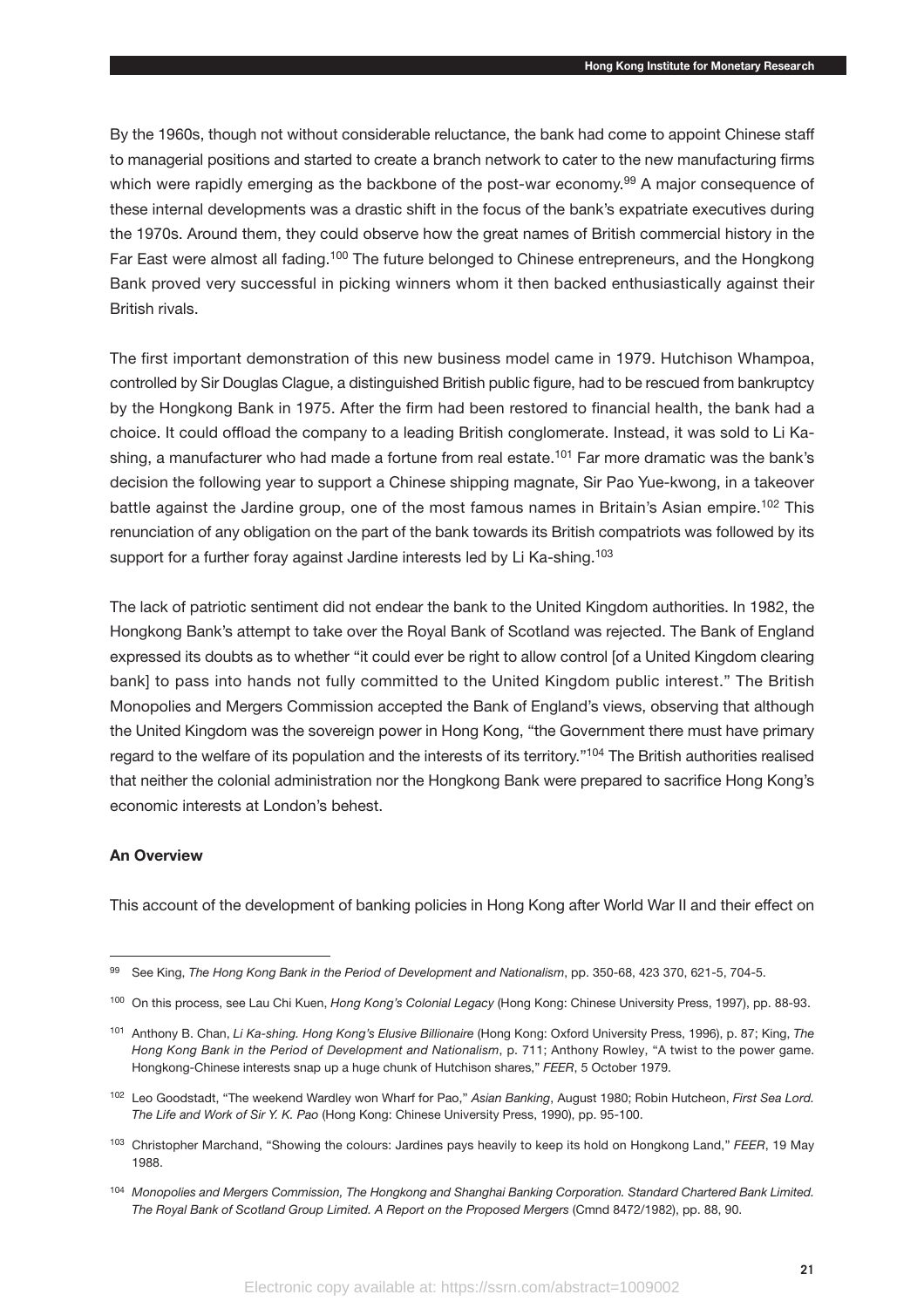the Hongkong Bank highlights the peculiar nature of laisser faire in the colonial administration's management of the economy. There is considerable merit in the claim that finance was "the one sector where there seems to have been a true adherence to 'positive non-interventionism'."<sup>105</sup> But another distinguished economic historian has argued that such non-interventionism was inconsistent with a proper interpretation of laisser faire. The colonial administration totally disregarded its responsibility "for maintaining a sound currency and a sound credit structure," he insisted, thus rejecting a duty of the state which had led nineteenth-century Britain to restrict "the powers of bankers and the owners of capital" – in marked contrast to twentieth-century Hong Kong.106

# **Unaccountable Government**

How was the colonial administration able to survive the frequent crises and scandals that caused serious public panics? The answer lay in the peculiar political arrangements of the time. The Government was under no compulsion to account for its failings to the public because it appointed the entire legislature until 1985 when the first elections for a handful of indirectly-elected seats took place. Furthermore, the secrecy which surrounded the management of the colonial administration's reserves meant that the costs of bank and market failures could be concealed from the community. Rescue operations were financed by the Exchange Fund whose operations only became accountable after the establishment of the Hong Kong Monetary Authority.

Significantly, hard on the heels of the 1985 elections for a few indirectly-elected members, legislators refused to accept officials' invocations of Exchange Fund secrecy and cryptic references to threats to Hong Kong's financial survival for the first time since World War II.<sup>107</sup> In consequence, the colonial administration was forced to give the legislature its first public account of decisions to rescue the latest bank failures and of the Exchange Fund's role.<sup>108</sup> This public discussion marked the start of a new era in regulatory policy as the colonial administration now faced real political costs if it failed to eliminate the market failures and corporate collapses that had been recurrent problems for the financial sector since World War II. The Government could be taken to task in public by legislators who owed it nothing and who could compel officials to answer their enquiries. It was no coincidence that, subsequently, the banking industry's stability improved remarkably and that Hong Kong's financial markets came through the political uncertainties of transition to Chinese sovereignty and the post-1997 Asian financial crisis so robustly.

<sup>105</sup> Schenk, *Hong Kong as an International Financial Centre*, p. 15.

<sup>106</sup> A. J. Youngson, *Hong Kong's Economic Growth and Policy* (Hong Kong: Oxford University Press, 1982), pp. 13, 134.

<sup>107</sup> Before World War II, at Hong Kong's own request, London had agreed that the Exchange Fund's secrecy could be relaxed. R. A. C. North, Colonial Secretary, *Hong Kong Hansard*, 13 October 1937, p. 111. No convincing reason was put forward to explain why total secrecy was imposed after 1945, especially when other territories under British rule, such as Malaya and Singapore, published their accounts. See Frank H. H. King, *Money in British East Asia* (London: HMSO, 1957), pp. 122, 158 *et seq.*

<sup>108</sup> See Sir John Bremridge, Financial Secretary, *Hong Kong Hansard*, 9 April 1986, pp. 981-7. Bremridge made it plain that blunt criticism in the legislature of the Government on legal and political grounds had compelled him to defend his record publicly.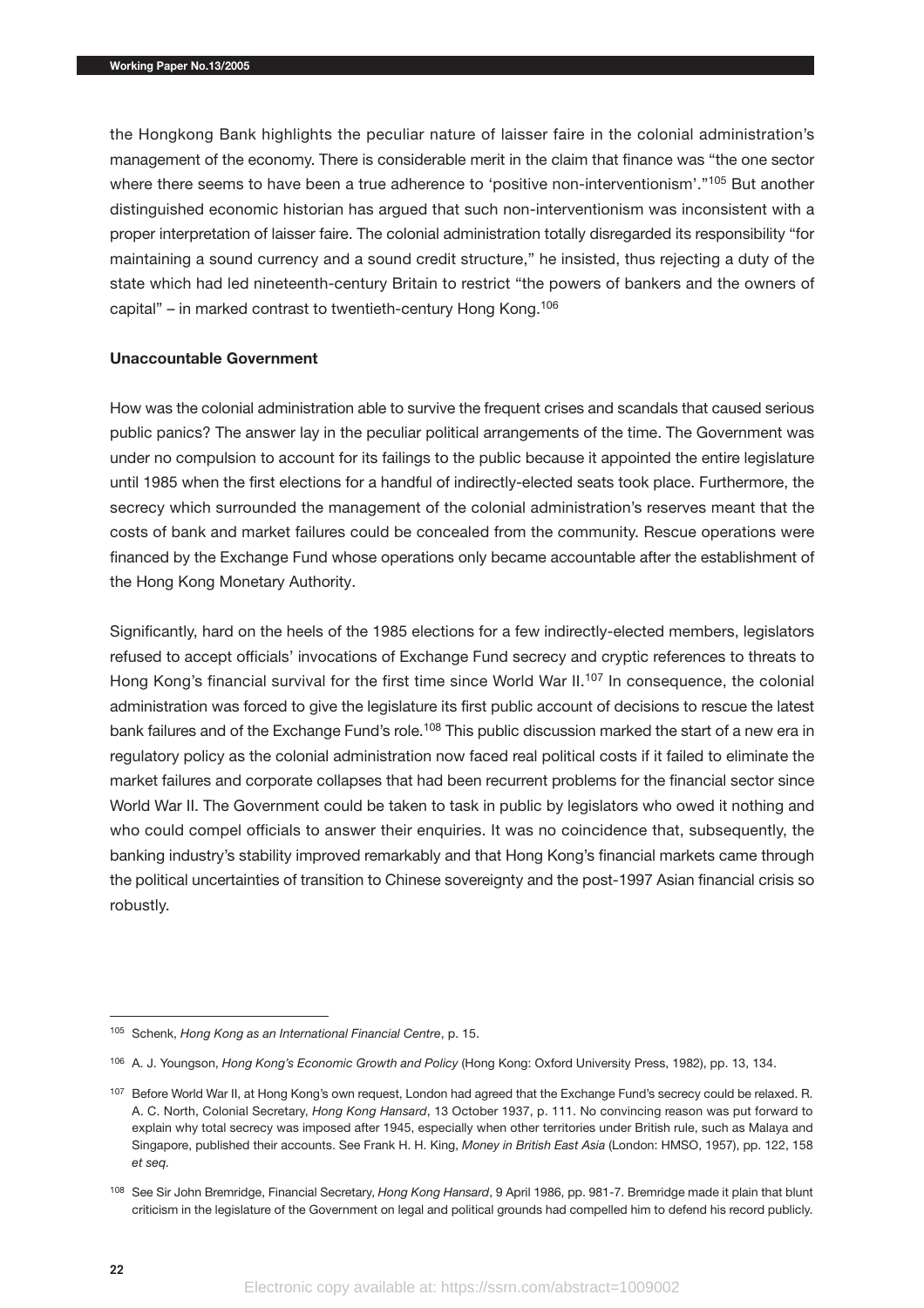#### **Cultural Adjustments**

For its part, the Hongkong Bank was able to survive the social and political uncertainties of Hong Kong during the second half of the last century partly through its own willingness to look beyond the limits of its colonial past. Senior executives showed an unexpected capacity to overcome their lack of familiarity with Asian languages and culture. Despite these handicaps, they found ways to cultivate a new and very different generation of entrepreneurs as Hong Kong switched from its dependence on the China Trade to manufacturing for export in response to the Korean War and the economic blockade of the Mainland. These executives also had the perspicacity to allow the Hang Seng Bank to retain its separate and totally Chinese identity after its takeover in 1965. In this way, the very colonial Hongkong Bank had a wholly Chinese subsidiary to cater for those segments of the community which felt uncomfortable in a Western business environment

In all this, the Hongkong Bank was very different to the rest of its British compatriots. None of them was able to retain the superior commercial status with which they had entered the 1970s. Unlike the bank, they had all been overtaken by Chinese rivals. Nor could any Hong Kong firm – Chinese or British – match the bank's success in transforming itself from a predominantly Hong Kong operation into a truly global enterprise.

# **Political Realities**

The Hongkong Bank learnt throughout Asia that the tide of nationalism and anti-colonialism meant that it could not afford to put British interests ahead of the ambitions of the newly-independent nations.<sup>109</sup> Even in colonial Hong Kong, its British identity carried a political risk when radicalism ran rampant on the Mainland. For example, during the worst political violence of the colonial era when the extremism of the Cultural Revolution spilled over into bombs, strikes and rioting in Hong Kong during 1967, the bank lost just over 13 per cent of its total deposits in less than six months.<sup>110</sup> Against this background, the bank had little incentive to display any sentimental attachment to its commercial compatriots when they proved unable to compete with their Chinese rivals in Hong Kong.

It took a similar attitude towards its political relations. As far as possible, commercial considerations were its priority in managing relations with the governments it encountered. Thus, the bank's Chairman made no secret of his opposition to Christopher Patten's political reforms for Hong Kong that were supported by London but opposed by Beijing in the 1990s.<sup>111</sup> But it was not afraid to ignore China's expressed wishes to protect its own interests. For example, in 1984, Deng Xiaoping had asked the British Foreign Secretary to ensure that the colonial administration prevented the bank from moving its headquarters because of the potentially adverse impact of such a relocation on international business confidence.112 It nevertheless chose to shift its headquarters to London in 1993. Ironically, it did not

<sup>109</sup> For example, King, *The Hong Kong Bank in the Period of Development and Nationalism*, pp. 340-4.

<sup>110</sup> Between the start of the crisis on May 10 and the end of the active confrontation in October that year. HKRS 163-1-3275 "Banking Statistics Various – 1967," (88) Commissioner of Banking to Financial Secretary, 6 November 1967.

<sup>111</sup> Jonathan Dimbleby, *The Last Governor. Chris Patten & The Handover of Hong Kong* (London: Little Brown & Co, 1997), pp. 175, 226.

<sup>&</sup>lt;sup>112</sup> This account comes from British diplomats who were present at the encounter with Deng in July 1984. The published version of Deng's remarks did not name the Hongkong Bank directly. Deng Xiaoping, *On the Question of Hong Kong* (Hong Kong: New Horizon Press, 1993), p. 14.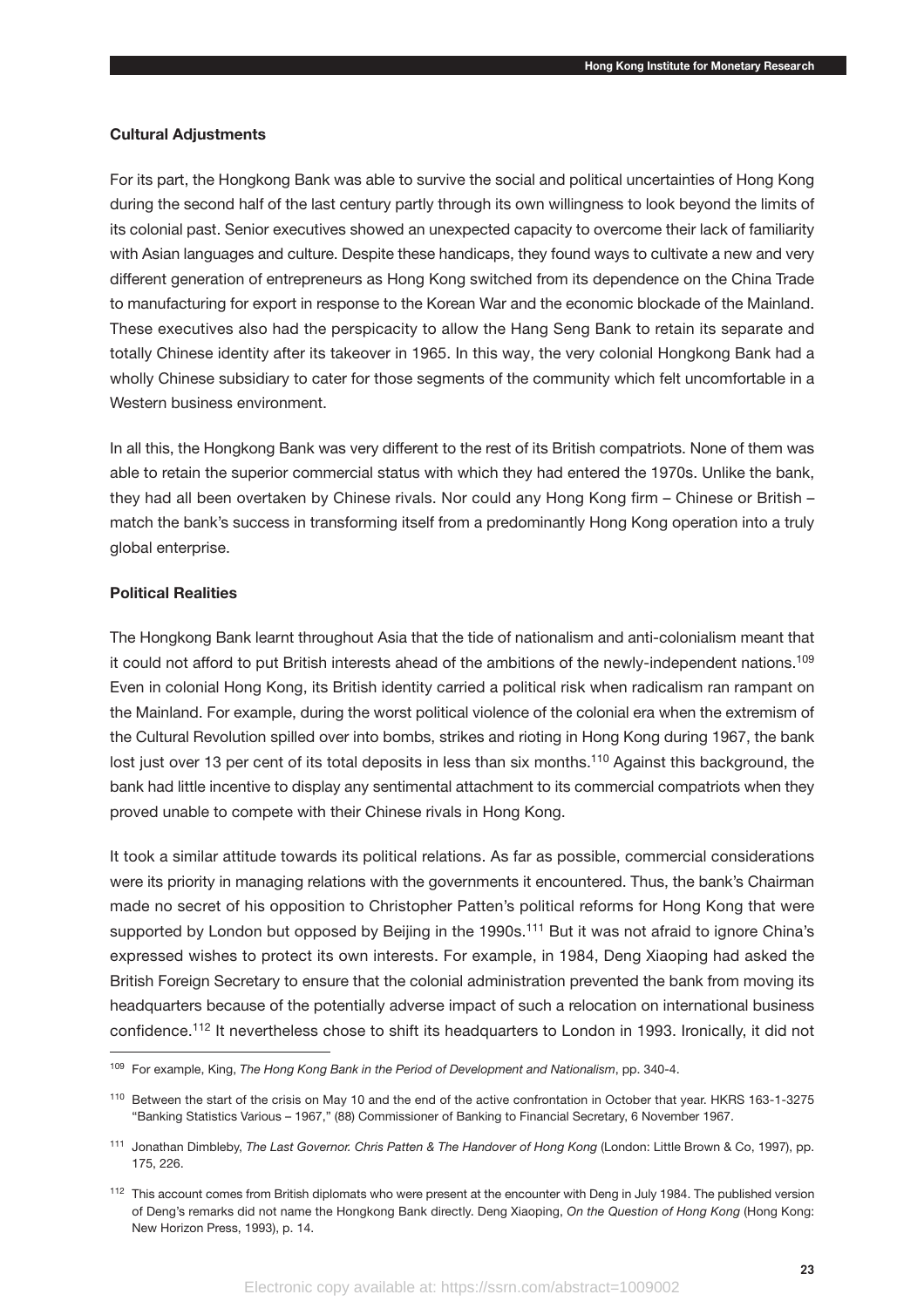suffer from the same displays of resentment from Beijing that had followed the Jardine group's decision in the previous decade to transfer its headquarters to Bermuda.<sup>113</sup> Any suggestion of retaliation against an institution as vital to Hong Kong's stability as the Hongkong Bank would not have been in Beijing's own interests in the 1990s.

By the end of the twentieth century, the post-colonial rulers of Hong Kong no longer felt any dependency on the bank. In 1980, officials had rejected the suggestion that there should be open competition for the Government's banking business instead of automatically using the services of the Hongkong Bank.<sup>114</sup> In 2001, it was announced that henceforth, the Government's bankers would be chosen through open competition.115 The Hongkong Bank would remain a formidable competitor for government business on its own merits.<sup>116</sup> But the new policy symbolised how changed was the bank's role in Hong Kong affairs.

# **Statistical Appendix**

This appendix provides a variety of statistical information derived from the unpublished monthly returns that the former Banking Commission used to obtain from the banking industry.<sup>117</sup>

| Year-end | <b>Total Bank</b> | Hongkong    | <b>Combined</b>   | <b>Total Loans</b> | Hongkong    | <b>Combined</b>   |
|----------|-------------------|-------------|-------------------|--------------------|-------------|-------------------|
|          | <b>Deposits</b>   | <b>Bank</b> | <b>Hongkong</b>   | & Advances         | <b>Bank</b> | Hongkong          |
|          | (HK\$mn)          |             | & Hang            | (HK\$mn)           |             | & Hang            |
|          |                   |             | <b>Seng Banks</b> |                    |             | <b>Seng Banks</b> |
| 1964     | 6,743             | 32          | 42                | 4,562              | 28          | 38                |
| 1965     | 7,764             | 37          | 43                | 5,183              | 30          | 39                |
| 1966     | 9,094             | 34          | 42                | 5,475              | 30          | 38                |
| 1967     | 8,162             | 33          | 44                | 5,343              | 32          | 41                |
| 1968     | 10,367            | 31          | 43                | 6,038              | 28          | 37                |
| 1969     | 12,297            | 34          | 46                | 7,884              | 25          | N. A.             |
| 1970     | 14,954            | 34          | 46                | 9,670              | 26          | 36                |
| 1971     | 18,785            | 34          | 46                | 11,836             | 23          | 34                |
| 1972     | 24,613            | 34          | 46                | 17,726             | 25          | 35                |

**Table 1. The Banking Industry: Shares of the Hongkong and Hang Seng Banks in Total Bank Deposits and Loans & Advances (percentages)**

Note: N. A. indicates the figures are not available

<sup>113</sup> On Jardine's retreat to Bermuda, see Leo Goodstadt, "The Flight from Hong Kong," *Euromoney*, July 1984, p. 99 and "The Bermuda Transfer," *Asiabanking*, May 1984, p. 36.

<sup>114</sup> Leo Goodstadt, "Hong Kong: The fight for a market share," *Euromoney*, July 1980, p. 96. The Standard Chartered Bank was also given preferential treatment as a note-issuing bank but on a smaller scale.

<sup>115</sup> Denise Yue, Secretary for the Treasury, *GIS*, 9 May 2001.

<sup>116</sup> Already demonstrated by the bank's success in 2000 in winning the tender to provide the United States dollar clearing facility established by the Hong Kong Monetary Authority. *GIS*, 9 March 2000.

<sup>117</sup> Data for 1964-66 are taken from the statistical returns from licensed banks collected monthly by the Banking Commission. HKRS 163-1-3273, (6) Commissioner of Banking to Financial Secretary, 19 March 1964 and HKRS 163-1-3274 "Banking Statistics Various – 1966," (28) and (42) Commissioner of Banking to Financial Secretary, 28 February 1966 and 31 January 1967. HKRS 163-1-3723 also records the problems in creating accurate and consistent data series. The data for subsequent years are also from unpublished monthly returns, and their source is explained in Leo F. Goodstadt, *Uneasy Partners: The Conflict between Public Interest and Private Profit in Hong Kong*, (Hong Kong: Hong Kong University Press, 2005), pp. 233- 4. Percentages in the tables may not add up to 100 because of rounding.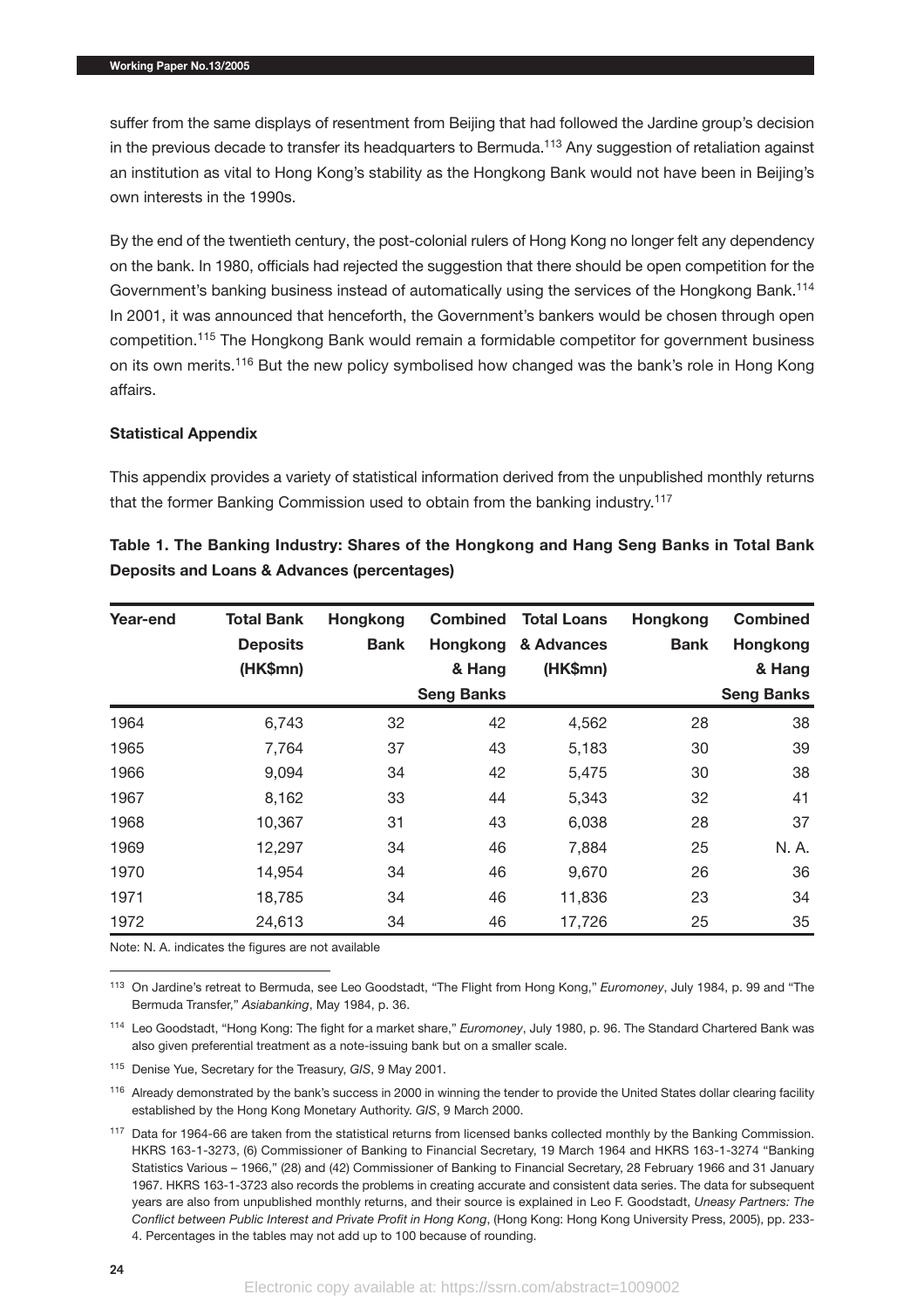Tables 1 and 2 illustrate the underlying dynamics of the banking market. Table 1 shows how the Hongkong Bank's market share of deposits benefited from a flight to quality during the bank runs of 1965 but suffered from political anxieties during the aftermath of violent confrontations with Maoist extremists in 1967. It also highlights the contribution to its market dominance from the Hang Seng Bank after its takeover in April 1965. This table indicates the basic conservatism of the Hongkong Bank group combined with an acceptance of a responsibility to accommodate the economy's needs in times of crisis. Thus, it allowed its share of total loans and advances to expand during the 1965-67 crises, before shrinking back to the 1964 ratio in 1968.

The combined share of deposits captured by Mainland (i.e., "China state-owned") and local banks, as shown in Table 2, was roughly equivalent to the Hongkong Bank group's share, a balance that was maintained over a long period. This table also shows how China's state-owned banks took market share primarily from the local banks after Deng Xiaoping's 1978 economic reforms allowed the Mainland banks to pursue commercial goals with diminishing political constraints. Both Mainland and local banks maintained more conservative ratios of loans and advances than the foreign sector overall.

| Year-end | <b>Total</b><br>bank | <b>China</b><br>state- | Local<br><b>Chinese</b> | Foreign<br>& note- | Total<br>bank  | <b>China</b><br>state- | Local<br><b>Chinese</b> | Foreign<br>& note- |
|----------|----------------------|------------------------|-------------------------|--------------------|----------------|------------------------|-------------------------|--------------------|
|          | deposits             | owned                  | banks                   | issuing            | loans &        | owned                  | banks                   | issuing            |
|          | (HK\$mn)             | banks                  |                         |                    | banks advances | banks                  |                         | banks              |
|          |                      |                        |                         |                    | (HK\$mn)       |                        |                         |                    |
| 1964     | 6,743                | 11                     | 33                      | 56                 | 4,562          | 8                      | 36                      | 56                 |
| 1965     | 7,764                | 15                     | 24                      | 63                 | 5,183          | 7                      | 30                      | 63                 |
| 1966     | 9,094                | 14                     | 25                      | 60                 | 5,475          | 7                      | 29                      | 64                 |
| 1967     | 8,162                | 13                     | 30                      | 58                 | 5,343          | 6                      | 29                      | 64                 |
| 1968     | 10.367               | 11                     | 31                      | 57                 | 6,038          | 8                      | 30                      | 62                 |
| 1969     | 12,297               | 12                     | 32                      | 57                 | 7,884          | 7                      | 29                      | 64                 |
| 1970     | 14,954               | 10                     | 33                      | 57                 | 9,670          | 7                      | 31                      | 62                 |
| 1971     | 18,785               | 10                     | 34                      | 57                 | 11,836         | 6                      | 33                      | 61                 |
| 1972     | 24,613               | $\boldsymbol{9}$       | 35                      | 57                 | 17,726         | 5                      | 32                      | 63                 |
| 1973     | 26,191               | 9                      | 34                      | 57                 | 23,263         | 5                      | 30                      | 65                 |
| 1981     | 105,529              | 14                     | 30                      | 56                 | 128,204        | 15                     | 26                      | 59                 |

|                       |  | Table 2. Banking Market: Percentage Shares of Total Bank Deposits and Loans & Advances by |  |
|-----------------------|--|-------------------------------------------------------------------------------------------|--|
| <b>Bank Ownership</b> |  |                                                                                           |  |